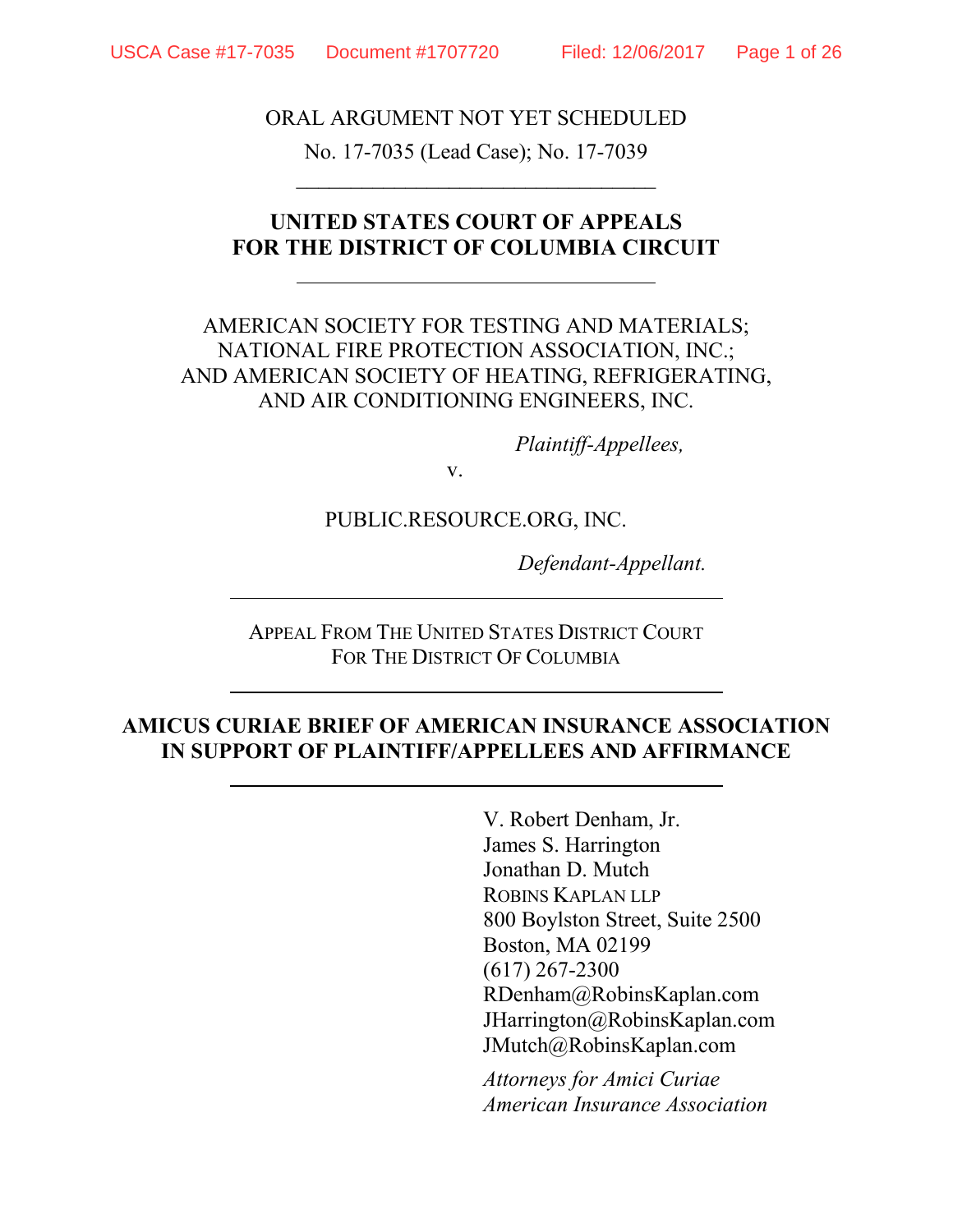### <span id="page-1-0"></span>**CERTIFICATE AS TO PARTIES, RULINGS AND RELATED CASES**

Pursuant to Circuit Rules 26.1 and 28(a)(1), the American Insurance Association ("AIA") certifies as follows:

**(A) Parties and Amici**. All parties and amici appearing in the district court and in this Court are listed in the Defendant-Appellant's brief and in the briefs filed by amici in support of Defendant-Appellant. The AIA appears in this appeal with the consent of all parties as amicus curiae in support of Plaintiffs-Appellees.

**(B) Rulings Under Review.** The Defendant-Appellant's brief states the rulings upon which Defendant-Appellant seeks review.

**(C) Related Cases.** Case No. 17-7035 is the lead case with which Case No. 17-7039 has been consolidated. The AIA understands that there are no related cases currently pending in this Court or any other court and that this case was not previously before this Court or any other court.

**(D) Rule 26.1 Disclosure.** The AIA is a trade association and has no parent corporation. No privately held company has an ownership interest in the AIA.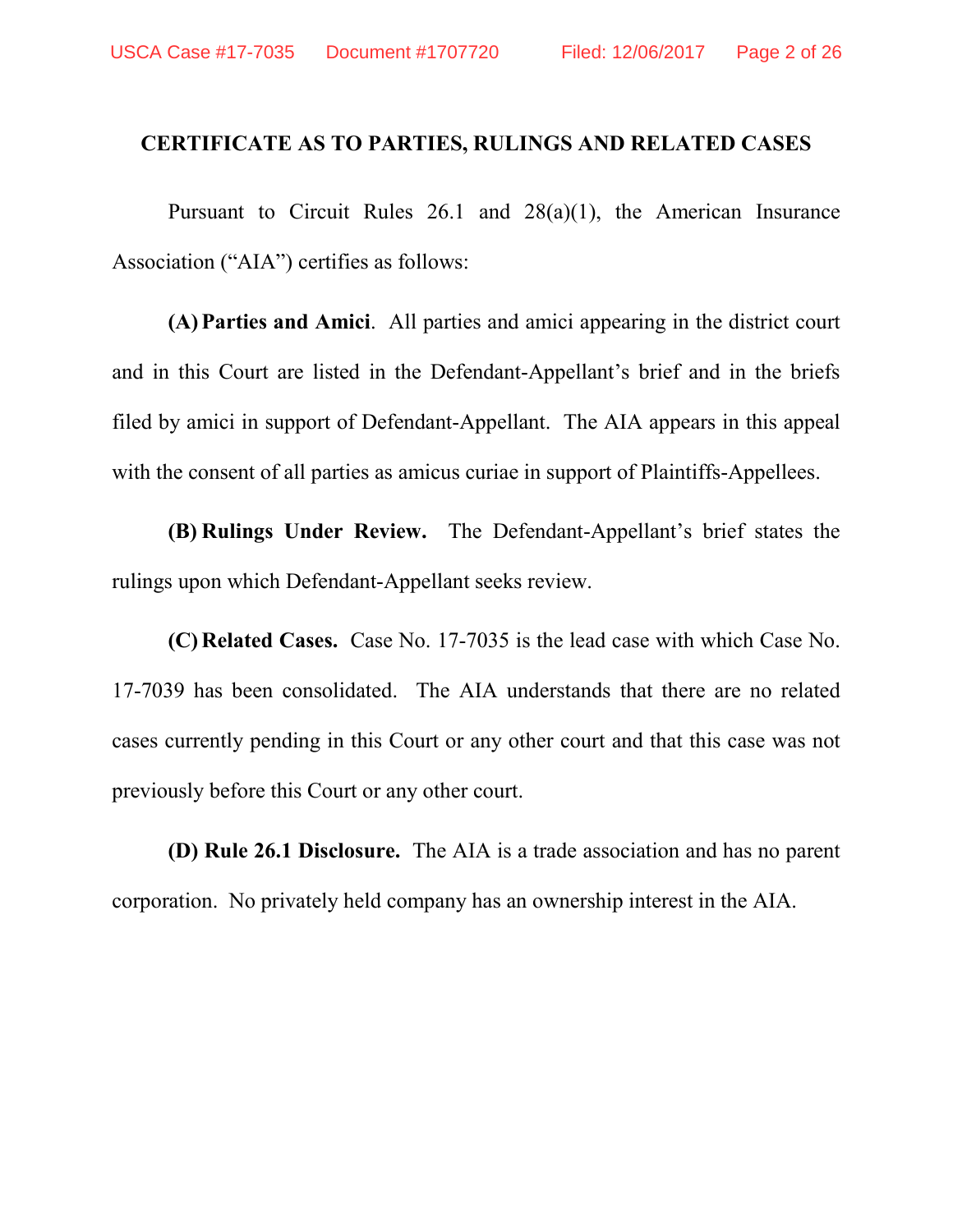# **TABLE OF CONTENTS**

# **Page**

|    | CERTIFICATE AS TO PARTIES, RULINGS AND RELATED CASES  i                                                                                                                                                             |  |  |  |
|----|---------------------------------------------------------------------------------------------------------------------------------------------------------------------------------------------------------------------|--|--|--|
|    |                                                                                                                                                                                                                     |  |  |  |
|    |                                                                                                                                                                                                                     |  |  |  |
|    |                                                                                                                                                                                                                     |  |  |  |
|    |                                                                                                                                                                                                                     |  |  |  |
|    |                                                                                                                                                                                                                     |  |  |  |
| 1. | The NFPA is essential not only to the insurance industry that formed<br>it, but also to the architects, sprinkler designers and installers,<br>builders, fire departments, building owners and many others who rely |  |  |  |
| 2. | The copyright protection of the works of NFPA, ASTM and<br>ASHRAE serves the important societal goal of funding the fire<br>prevention and safety engineering work of these organizations. 14                       |  |  |  |
|    |                                                                                                                                                                                                                     |  |  |  |
|    |                                                                                                                                                                                                                     |  |  |  |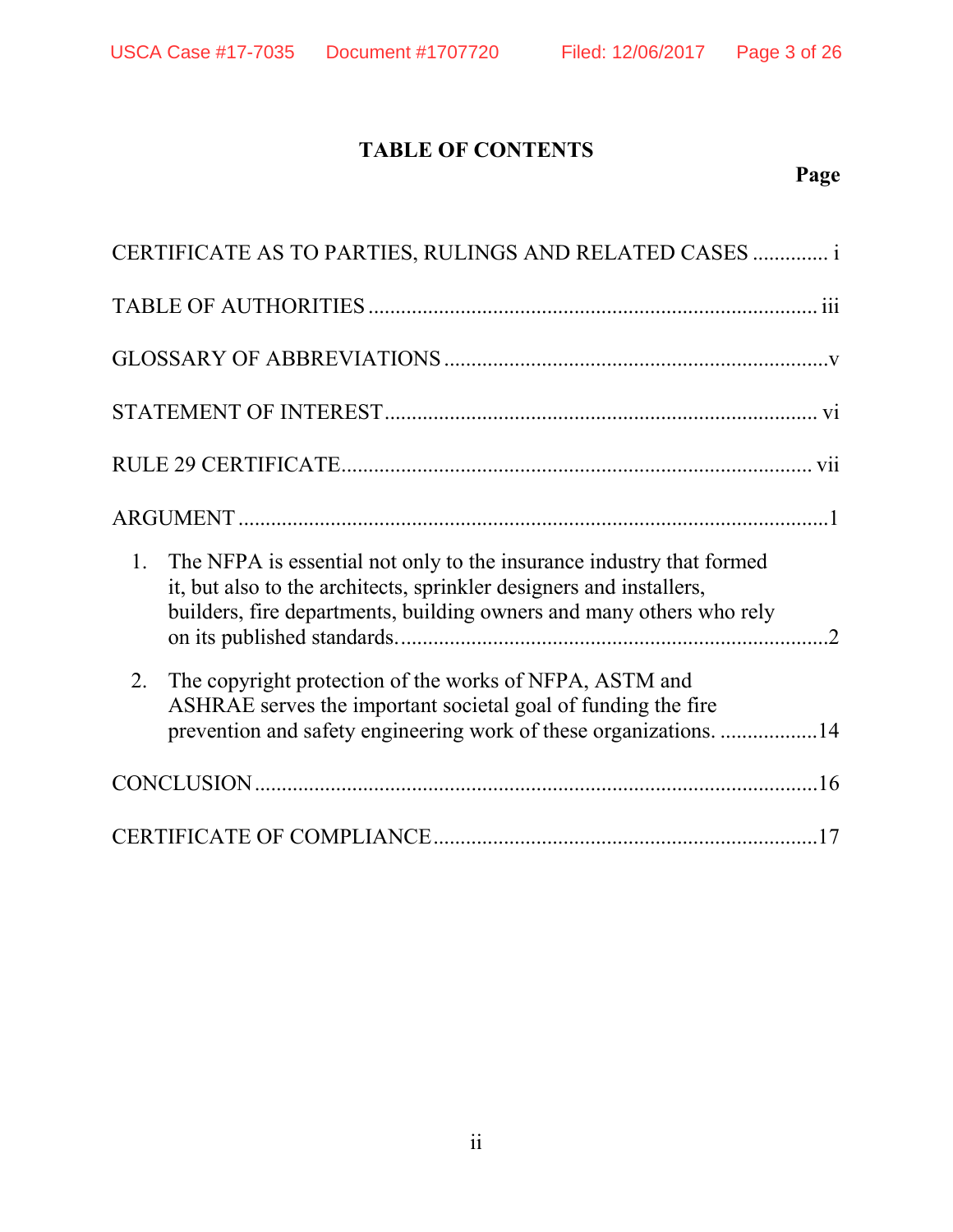# **TABLE OF AUTHORITIES**

# **Page(s)**

## <span id="page-3-0"></span>**Cases**

| Apple Computer, Inc. v. Franklin Computer Corp.,                                                                                                                                                      |
|-------------------------------------------------------------------------------------------------------------------------------------------------------------------------------------------------------|
| Brosville Community Fire Dept. v. Navistar, Inc.                                                                                                                                                      |
| Campbell v. Acuff-Rose Music, Inc.,                                                                                                                                                                   |
| Christian Louboutin S.A. v. Yves Saint Laurent America Holding,                                                                                                                                       |
| Fox Television Stations, Inc. v. Filmon XLLC,                                                                                                                                                         |
| Sarro v. Philip Morris USA,                                                                                                                                                                           |
| Veeck v. Southern Building Code Congress International,<br>293 F.3d 791 (5th Cir. 2002)(Judge Wiener's dissenting opinion)14, 15                                                                      |
| <b>Statutes</b>                                                                                                                                                                                       |
| National Technology and Transfer Act of 1995, P.L. 104-113, § 12(d),                                                                                                                                  |
| <b>Other Authorities</b>                                                                                                                                                                              |
| A Partial Record of the Transactions at First Annual Meeting of the<br>National Fire Protection Association, Executive Committee<br>Report, National Fire Protection Association, Standard Publishing |
| Bryner, Nelson, Reconstructing the Station Nightclub Fire –<br>Computer Modeling of the Fire Growth and Spread, National<br>Institute of Standards and Technology, 2006, p.1,                         |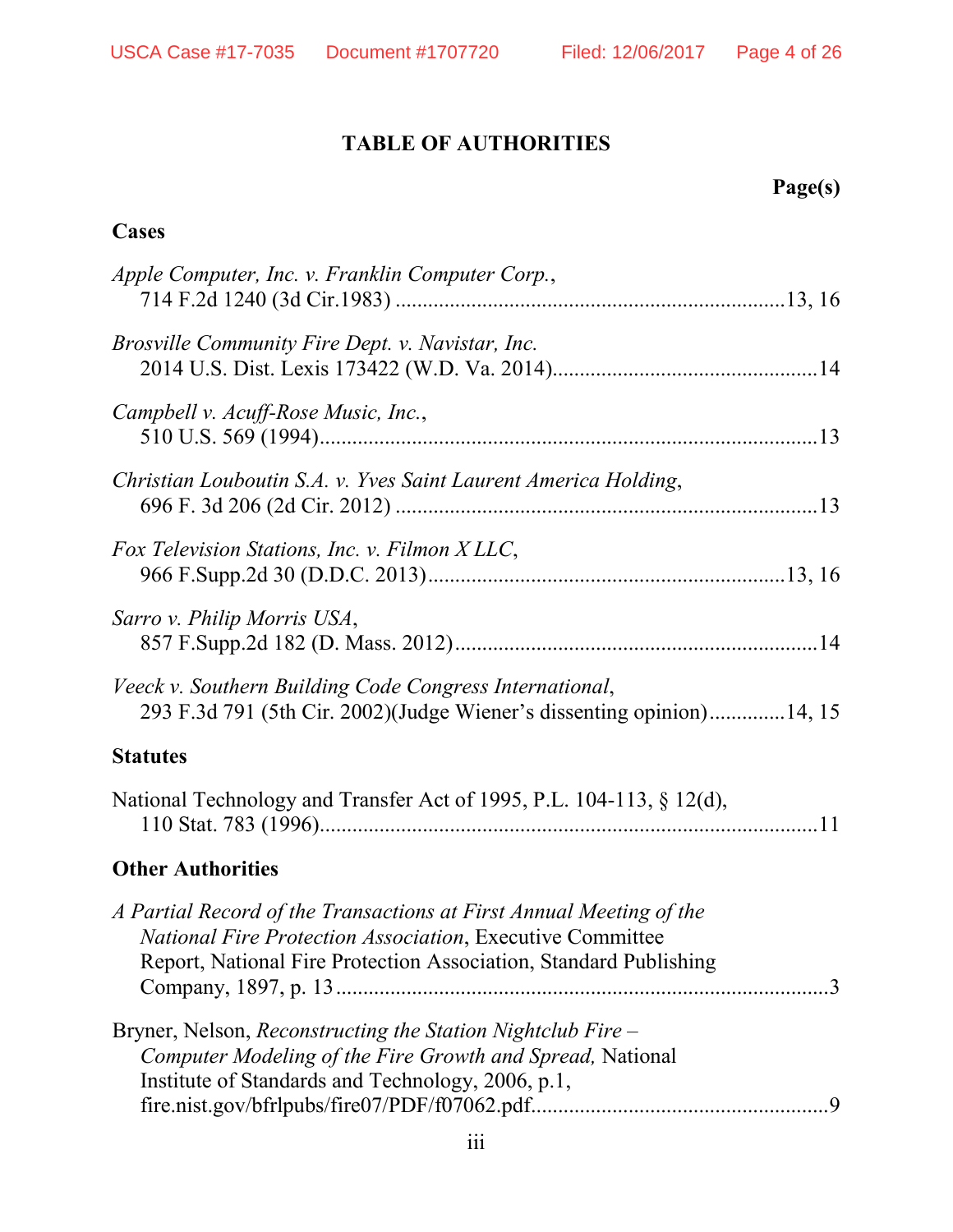| Bugbee, P., Men Against Fire: The Story of the National Fire<br>Protection Association, 1896-1971, National Fire Protection                                                                                                                                                       |
|-----------------------------------------------------------------------------------------------------------------------------------------------------------------------------------------------------------------------------------------------------------------------------------|
| $\cdot$ 2                                                                                                                                                                                                                                                                         |
| Cheit, Ross E., Setting Safety Standards: Regulation in the Public and<br>Private Sectors, Berkeley: University of California Press, c. 1990.                                                                                                                                     |
| Cote, Arthur E., (Ed.), Organizing For Fire and Rescue Services,<br>National Fire Protection Association,<br>http://www.worldcat.org/title/organizing-for-fire-and-rescue-<br>services-a-special-edition-of-the-fire-protection-<br>.12                                           |
| Cote, Arthur E., History of Fire Protection Engineering, Fire<br>Protection Engineering Magazine, October 2008,<br>http://magazine.sfpe.org/professional-practice/history-fire-                                                                                                   |
| Grosshandler, William L, et al., Report of the Technical Investigtion<br>of the Station Nightclub Fire, National Institute of Standards and<br>Technology, NIST NCST Act Report 2, Government Printing<br>Office, June 2005, pp. 8-7 and 8-8, www.nist.gov/manuscript-<br>$\cdot$ |
| Home Fire Sprinklers, NFPA.org, fn. 13, www.nfpa.org/safety-<br>information/for-consumers/fire-and-safety-equipment/home-fire-<br>12                                                                                                                                              |
| J. Kenneth Richardson, History of Fire Protection Engineering 7                                                                                                                                                                                                                   |
| National Safety Council, Injury Facts, National Safety Council                                                                                                                                                                                                                    |
| NFPA Articles of Organization, www.nfpa.org\about-nfpa\nfpa-                                                                                                                                                                                                                      |
| Station Nightclub Fire, NFPA.org, http://www.nfpa.org/safety-<br>information/for-consumers/occupancies/nightclubs-assembly-                                                                                                                                                       |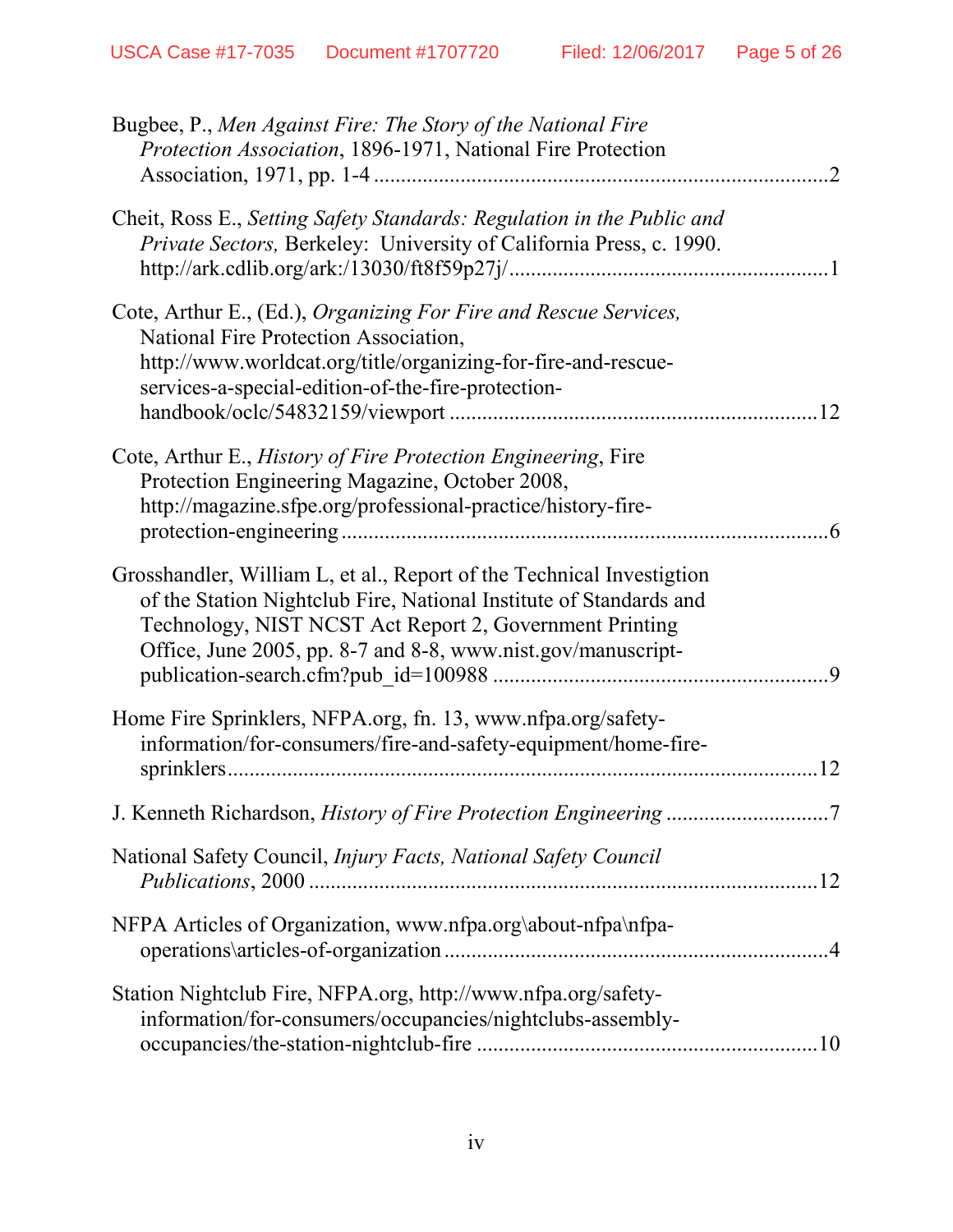## **GLOSSARY OF ABBREVIATIONS**

<span id="page-5-0"></span>The following abbreviated terms are used in this brief:

| AIA           | American Insurance Association                                               |
|---------------|------------------------------------------------------------------------------|
| <b>ASHRAE</b> | American Society of Heating, Refrigerating and<br>Air Conditioning Engineers |
| <b>ASTM</b>   | American Society for Testing and Materials                                   |
| <b>NFPA</b>   | National Fire Protection Association                                         |
| <b>NIST</b>   | National Institute of Standards and Technology                               |
|               | <b>Standards Development Organization</b>                                    |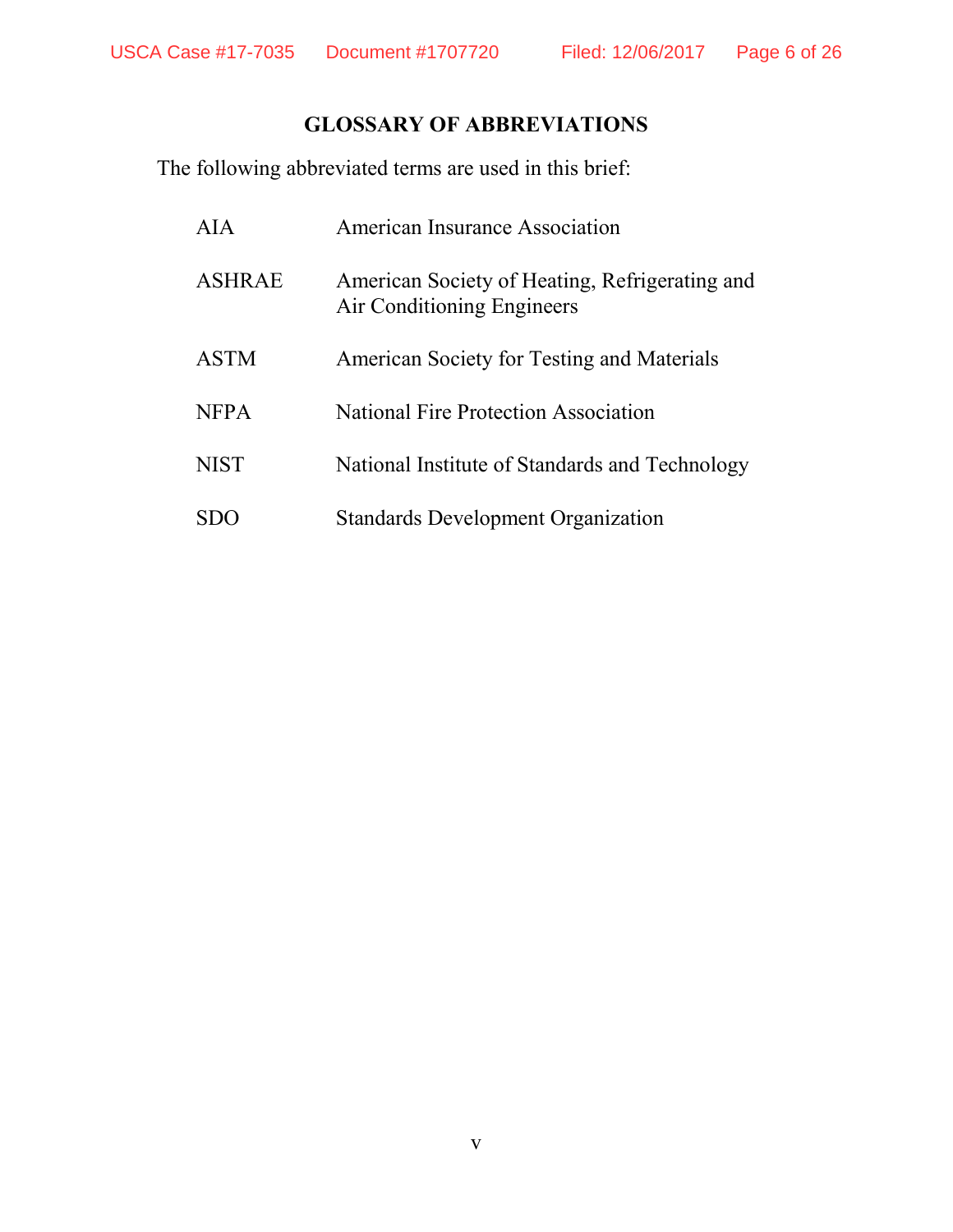#### **STATEMENT OF INTEREST**

<span id="page-6-0"></span>Founded in 1866 as the National Board of Fire Underwriters, the AIA is a national trade association representing approximately 325 property and casualty insurance companies in the United States. AIA members range in size from small companies to large insurers with global operations. Member companies underwrite virtually all lines of property and casualty insurance.

The AIA appears as amicus curiae to highlight the importance of the research and guidance provided in the standards promulgated by NFPA, ASTM, ASHRAE, and other standards development organizations (SDOs). The standards promulgated by Plaintiff-Appellees play a central role in the prevention and control of losses and the reduction of insurance risk. The AIA is uniquely positioned to explain as amicus curiae the industry's reliance on the continuing availability of NFPA and other safety standards and the crucial importance of these standards in protecting the public from fire and other safety hazards.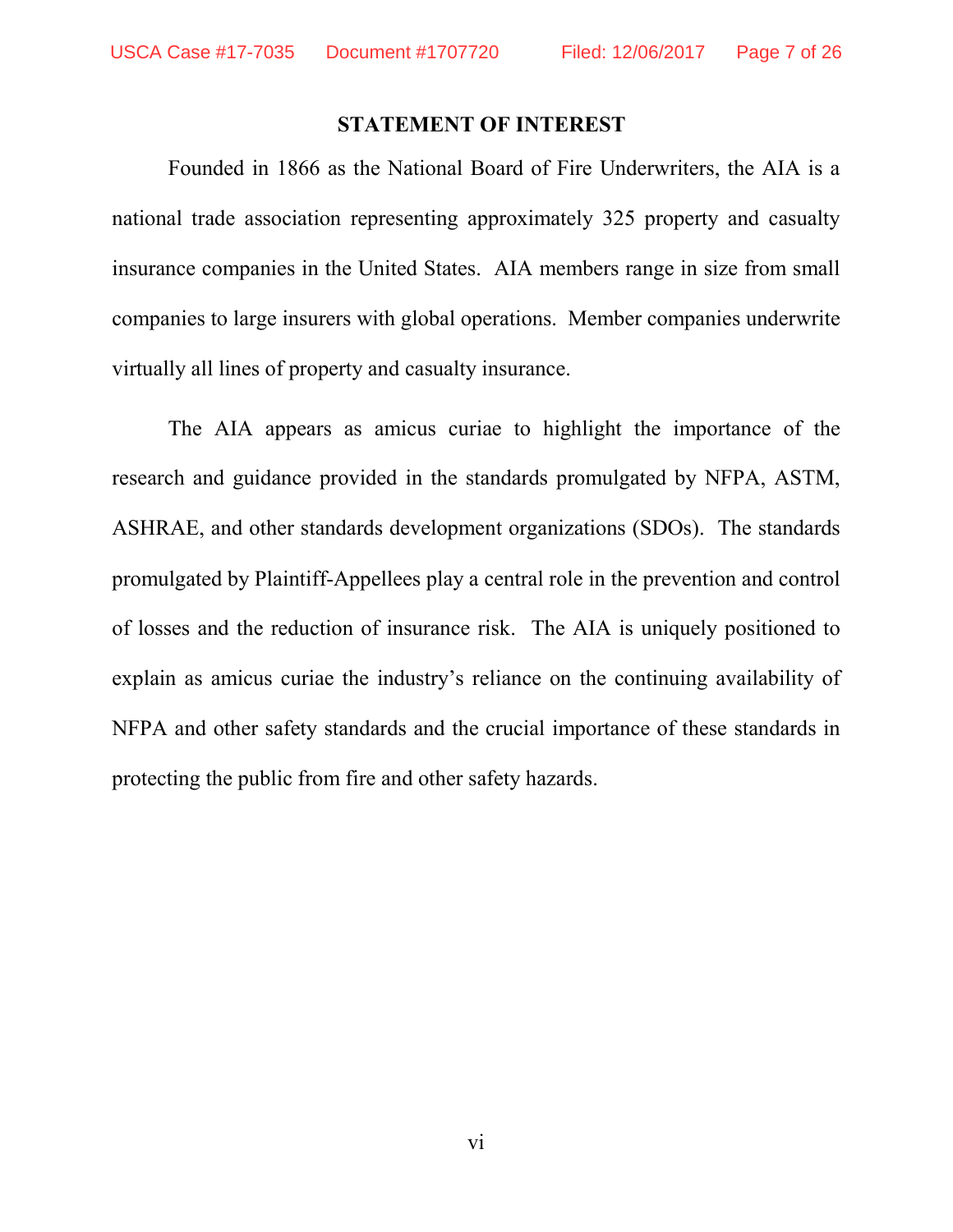#### **RULE 29 CERTIFICATE**

<span id="page-7-0"></span>The AIA files this separate brief because the AIA's brief offers a different perspective than the briefs of the other amici in support of Plaintiffs-Appellees. The AIA is uniquely positioned to explain from the vantage point of the property and casualty insurance industry the crucial role played by the standards funded and developed by Plaintiffs-Appellees in the prevention of fire and other insured losses -- and in protecting the public from fire and other life safety hazards.

Counsel for the AIA authored this brief in its entirety. No party or its counsel contributed content or money to the preparation or submission of this brief. Other than the AIA, its members, or its counsel, no person contributed financially to the preparation and submission of this brief.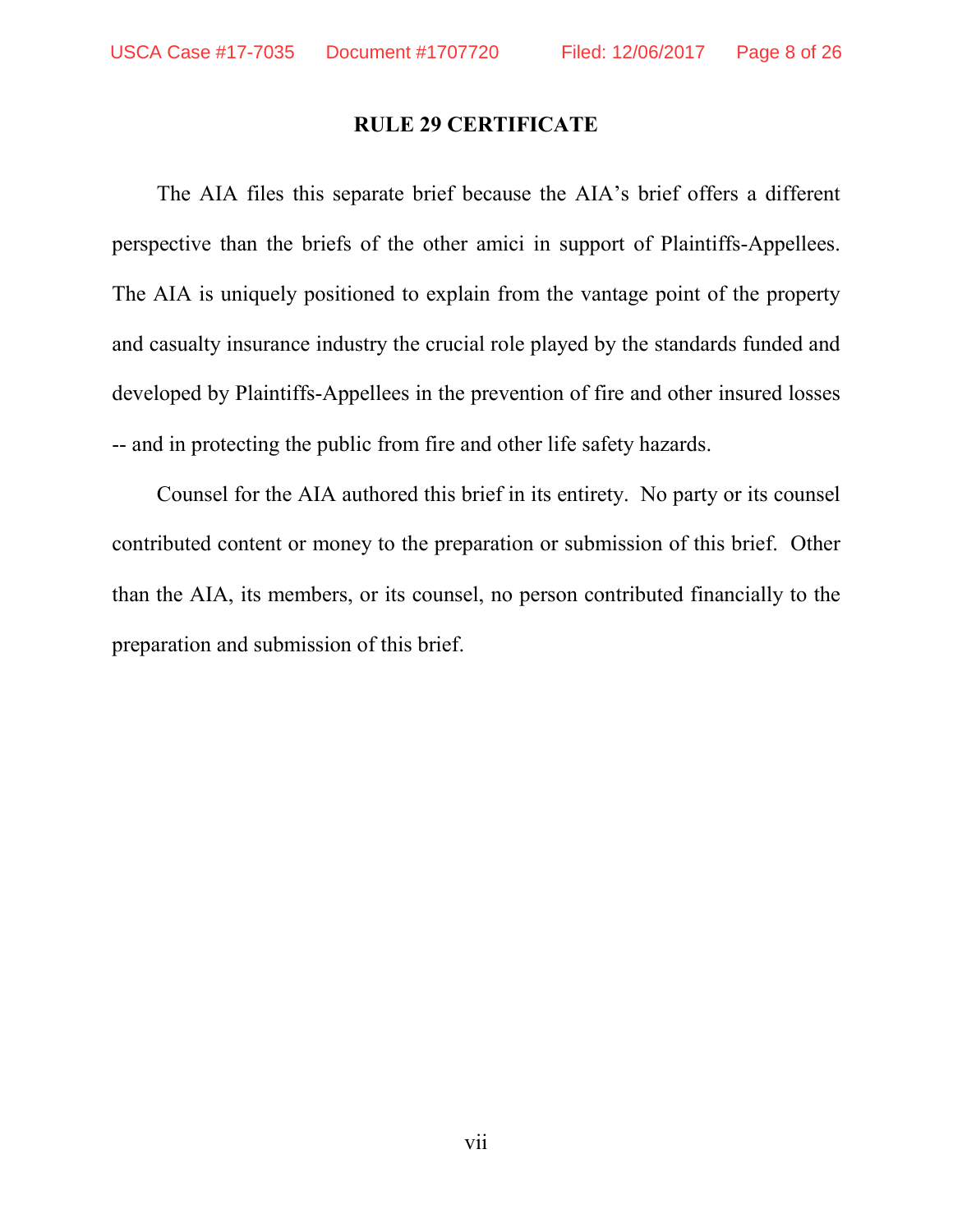#### **ARGUMENT**

<span id="page-8-0"></span>The property insurance industry is an active consumer of the standards written and copyrighted by the NFPA, ASTM and ASHRAE. The insurance industry relies on the objective, high quality research and guidance that underpins these safety standards. As one commentator has explained, the "[s]afety standards help insurers in two ways: (1) they provide convenient underwriting criteria, and (2) they promote general loss control.["1](#page-8-2)

This brief will explain the role that the standards of NFPA and the other organizations play in the prevention and reduction of insured losses, particularly fire losses. AIA's goal is to show the Court the critical importance of the continued availability of the fire protection and safety standards at issue in this case to the insurance industry and to public safety in the United States.

The organizations that produce these standards fund their research and development work, to a significant extent, by the licensing and sale of their copyrighted standards. Without copyright protection, the critical source of funding that makes possible the production of these world class standards will disappear, calling into question the future independence, quality and even existence of these standards.

<span id="page-8-2"></span><span id="page-8-1"></span> <sup>1</sup> Cheit, Ross E., *Setting Safety Standards: Regulation in the Public and Private Sectors,* Berkeley: University of California Press, c.1990, p. 237. http://ark.cdlib.org/ark:/13030/ft8f59p27j/.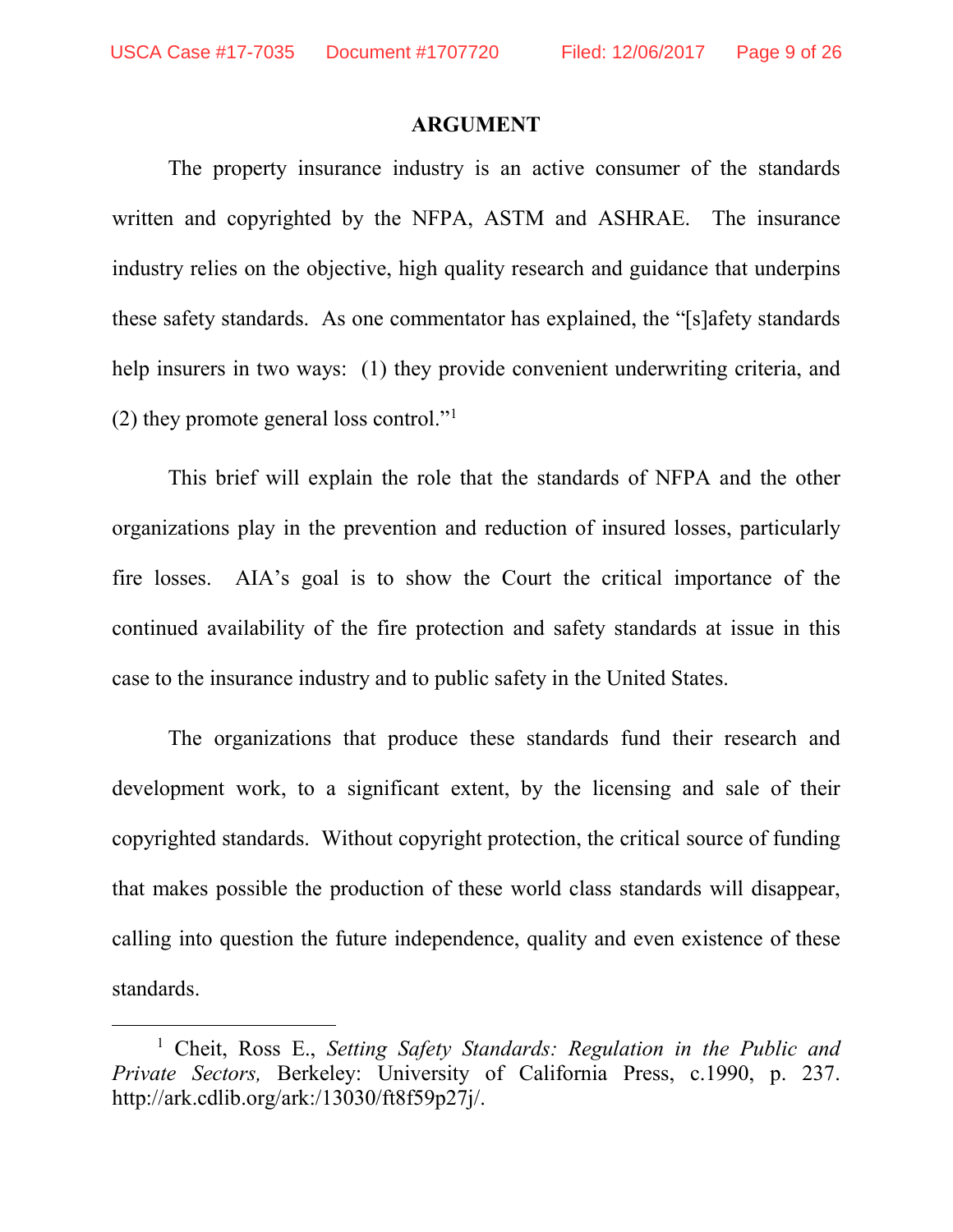### <span id="page-9-0"></span>**1. The NFPA is essential not only to the insurance industry that formed it, but also to the architects, sprinkler designers and installers, builders, fire departments, building owners and many others who rely on its published standards.**

The property and casualty insurance industry relies heavily on the standards of the NFPA and similar organizations. In fact, "[s]everal major standards setting organizations, including . . . NFPA, trace their origins to the insurance industry."[2](#page-9-2)

In November 1896, twenty fire insurance companies came together at the offices of the New York Board of Fire Underwriters and formed the National Fire Protection Association. At the time, automatic fire sprinklers were growing in popularity as a means to extinguish fires, reduce fire deaths, and limit fire damage to factories and warehouses. Sprinkler system failures were common, however, as there was no consensus standard for the design and installation of such systems. The insurance industry recognized the need for reliable sprinkler systems to effectively control fire losses, and the first order of business for the National Fire Protection Association was its 1896 approval of a consensus standard for the design and installation of automatic fire sprinkler systems – the standard that became NFPA 1[3](#page-9-3).<sup>3</sup>

NFPA 13 and related standards, as continuously amended, have been

<span id="page-9-1"></span> <sup>2</sup> *Id.*

<span id="page-9-3"></span><span id="page-9-2"></span><sup>3</sup> Bugbee, P., *Men Against Fire: The Story of the National Fire Protection Association*, 1896-1971, National Fire Protection Association, 1971, pp. 1-4.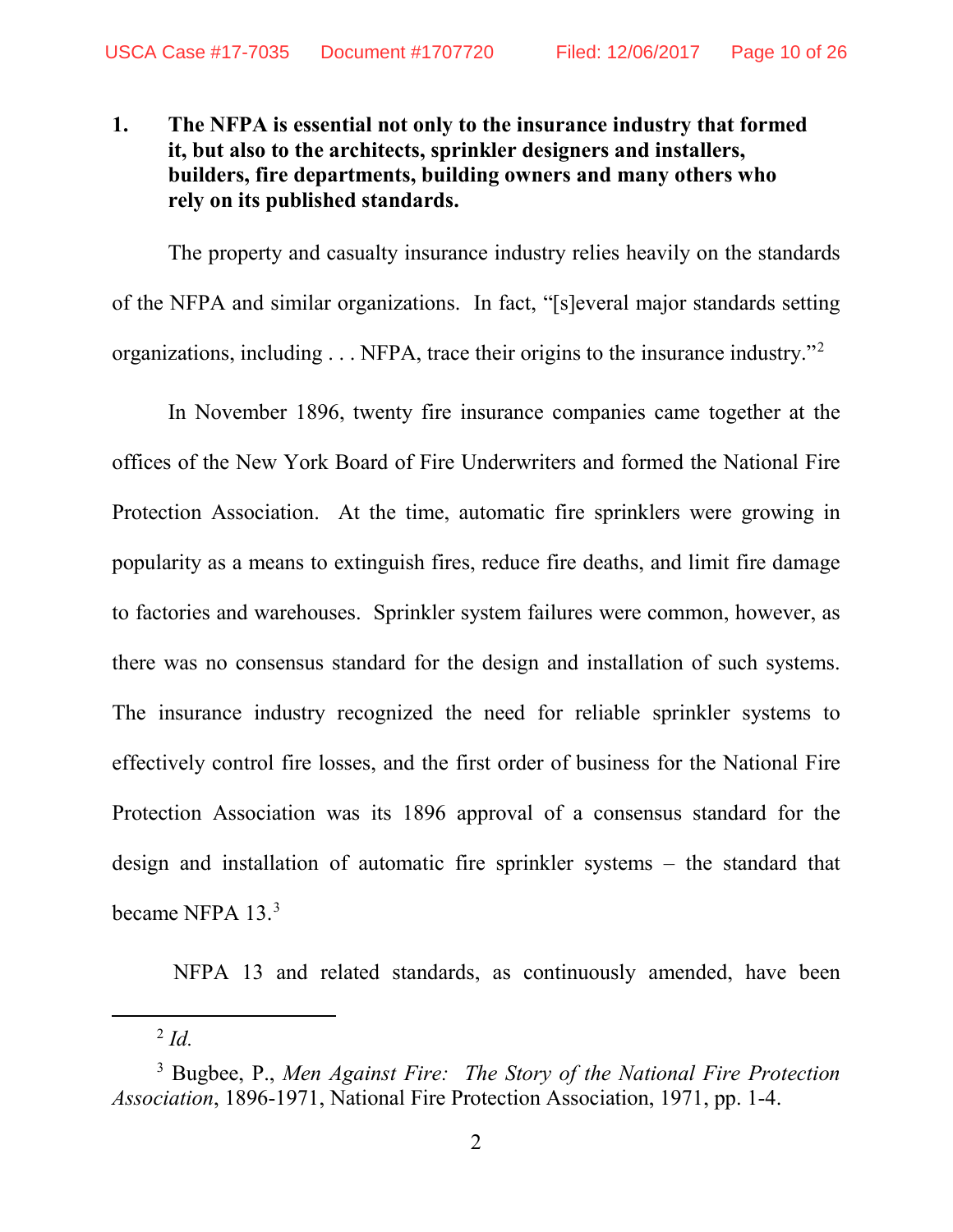synonymous with the state of the art in fire sprinkler design and installation for more than a century. But from the beginning, the NFPA's mission was broader than sprinklers – the continued improvement and standardization of all aspects of fire protection:

> To bring together the experience of different sections and different bodies of underwriters, to come to a mutual understanding, and if possible an agreement in general principles governing fire protection, to harmonize and adjust our differences, so that we may go before the public with uniform rules and conditions which may appeal to their judgment, is the object of this Association.

<span id="page-10-0"></span>Executive Committee Report, National Fire Protection Association.<sup>[4](#page-10-1)</sup> True to its broader mission, in the 121 years since its formation, the scope of the NFPA's research and guidance has grown with technology and experience to include all aspects of fire prevention, fire protection, firefighting, and life safety.

The breadth of reliance upon NFPA research and guidance has grown in tandem with the scope of its work. Along with the work of ASTM and ASHRAE, NFPA's published research and guidance are now relied on by insurers, architects, sprinkler professionals, builders, fire departments, building owners and many others.

NFPA's modern mission statement is contained in its current Articles of

<span id="page-10-1"></span> <sup>4</sup> *A Partial Record of the Transactions at First Annual Meeting of the National Fire Protection Association*, Standard Publishing Company, 1897, p. 13.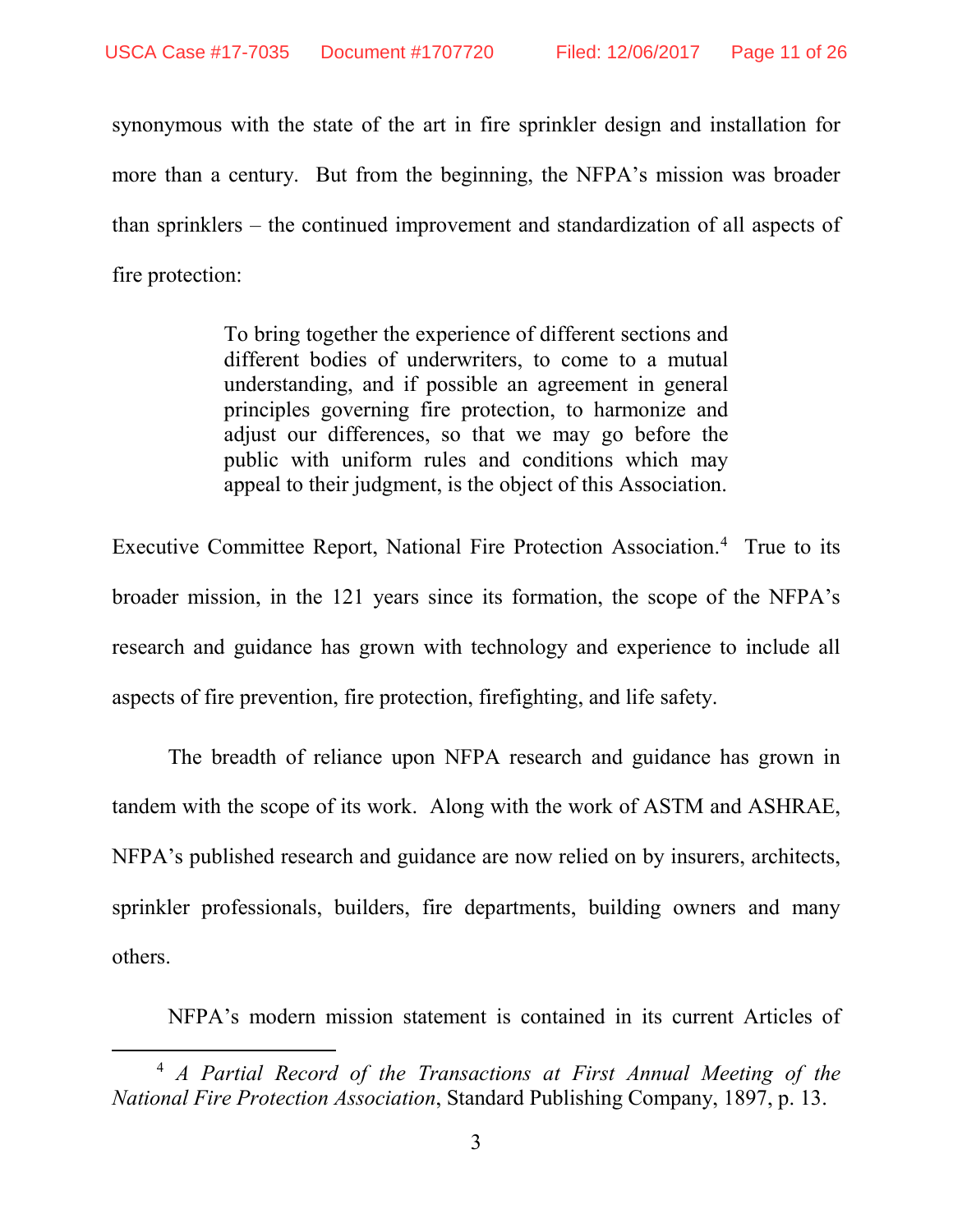Organization:

The purposes of the. . .Association. . . shall be to promote the science and improve the methods of fire protection and prevention, electrical safety and other related safety goals; to obtain and circulate information and promote education and research on these subjects and to secure the cooperation of its members and the public in establishing proper safeguards against loss of life and property.

Article 2, NFPA Articles of Organization.<sup>5</sup> The broad mission of today's NFPA is reflected in the more than 300 consensus codes and guidance standards published by NFPA, all sharing the goal of minimizing the risk and effects of fire and life safety hazards.

The following examples, drawn from a list of NFPA codes and standards,

illustrate the breadth of industries and professions that (like the property insurance

business) have come to routinely rely on the research and guidance of the NFPA:

| <b>NFPA 13:</b> | Standard for Installation of Sprinkler Systems                              |
|-----------------|-----------------------------------------------------------------------------|
| $NFPA$ 31:      | Standard for Installation of Oil-Burning<br>Equipment                       |
| <b>NFPA 37:</b> | Standard for the Installation and Use of<br><b>Engines and Gas Turbine</b>  |
| NFPA 45:        | Standard on Fire Protection for Laboratories<br>Using Chemicals             |
| NFPA 51B:       | Standard for Fire Prevention During Welding,<br>Cutting, and Other Hot Work |

<span id="page-11-1"></span><span id="page-11-0"></span><sup>&</sup>lt;sup>5</sup> The NFPA Articles of Organization are available at www.nfpa.org/aboutnfpa/nfpa-overview/nfpa-operations/articles-of-organization.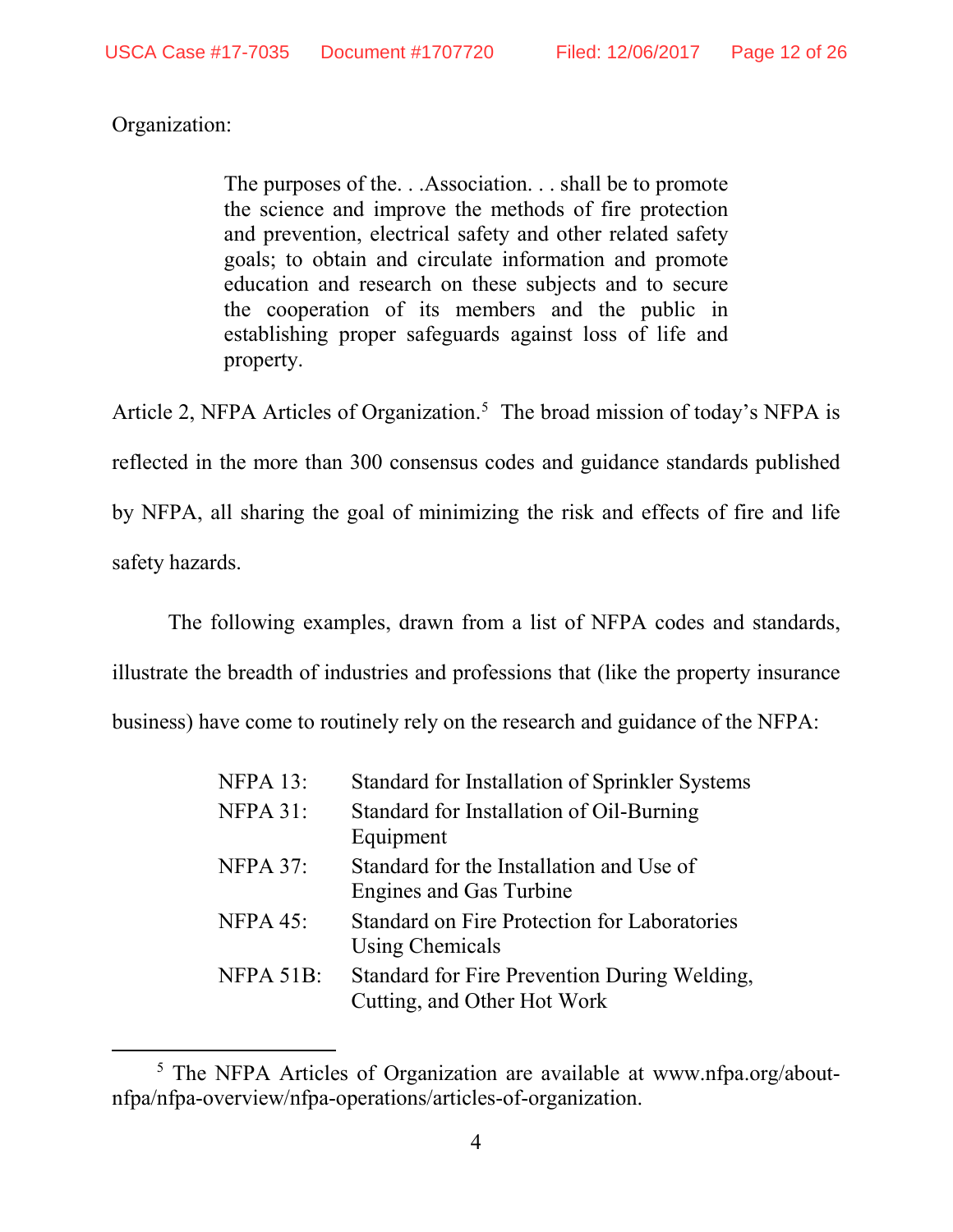| NFPA 59A:         | Standard for the Production, Storage, and<br>Handling of LNG                          |
|-------------------|---------------------------------------------------------------------------------------|
| <b>NFPA 70:</b>   | <b>National Electrical Code</b>                                                       |
| <b>NFPA 86:</b>   | <b>Standards for Ovens and Furnaces</b>                                               |
| <b>NFPA 99:</b>   | <b>Health Care Facilities Code</b>                                                    |
| <b>NFPA 101:</b>  | Life Safety Code                                                                      |
| <b>NFPA 120:</b>  | Standard for Fire Prevention and Control in<br><b>Coal Mines</b>                      |
| <b>NFPA 312:</b>  | Standard for the Fire Protection of Marine<br><b>Vessels</b>                          |
| <b>NFPA 407:</b>  | <b>Standard for Aircraft Fuel Servicing</b>                                           |
| <b>NFPA 513:</b>  | <b>Standard for Motor Freight Terminals</b>                                           |
| <b>NFPA 730:</b>  | <b>Guide for Premises Security</b>                                                    |
| <b>NFPA 900:</b>  | <b>Building Energy Code</b>                                                           |
| <b>NFPA 1192:</b> | Standard on Recreational Vehicles                                                     |
| <b>NFPA 1616:</b> | <b>Standard for Mass Excavation and Sheltering</b>                                    |
| <b>NFPA 1700:</b> | Guide for Structural Firefighting                                                     |
| <b>NFPA 1984:</b> | Standard on Respirators for Wildland<br><b>Firefighting Operations</b>                |
| <b>NFPA 1994:</b> | <b>Standard on Protective Ensembles for CBRN</b><br><b>Terrorism First Responders</b> |
| <b>NFPA 1999:</b> | Standard on Protective Clothing for Emergency<br><b>Medical Operations</b>            |
| <b>NFPA 5000:</b> | <b>Building Construction and Safety Code</b>                                          |

Some of these standards and codes have been selectively incorporated by reference in law or governmental regulations, where they have served the public interest in fire safety. One such example is NFPA 70, the National Electrical Code, which has been incorporated in whole or in part in the statutes or regulations of 47 states. The National Electrical Code maximizes the electrical fire safety of tens of millions of homes and businesses in the United States. While relatively few NFPA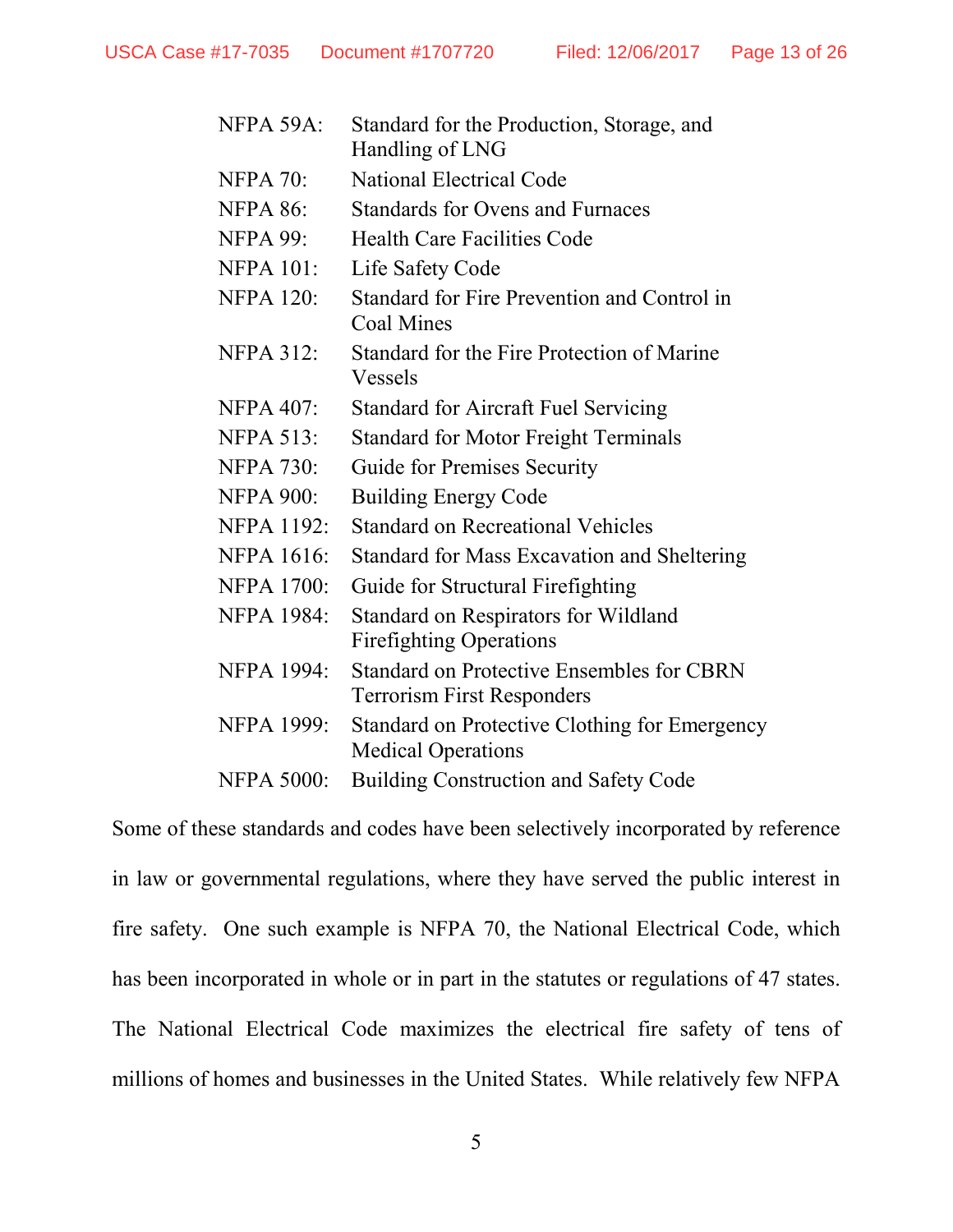standards have been selectively incorporated in statutes or rules in this manner, all of the standards serve the interests of the public and insurers alike by providing upto-date best practice guidance.

It is important to note that the standards of NFPA and the other organizations are not static. A key value of the standards is that they are regularly updated by committees of technical experts, particularly in response to major incidents and changes in technology. As explained in a Society of Fire Protection Engineers' publication,

many of the advances in fire protection were brought about as a reaction to disastrous fires, and NFPA and its technical committees were instrumental. . . . Much of the knowledge for fire protection engineering came from loss experience, the development of property loss prevention innovations and fire research conducted by these founding organizations.

<span id="page-13-0"></span>Cote, Arthur E., *History of Fire Protection Engineering*. [6](#page-13-1)

The NFPA continuously studies large fires and other disasters, distills important lessons, and publishes new life-saving standards and code provisions to mitigate future disasters. For example, the NFPA 3000 committee is currently developing a standard for preparedness and response to active shooter incidents that will draw on the lessons of recent mass casualty shooter incidents. If history is

<span id="page-13-1"></span> <sup>6</sup> Fire Protection Engineering Magazine, October 2008, available at http://magazine.sfpe.org/professional-practice/history-fire-protection-engineering.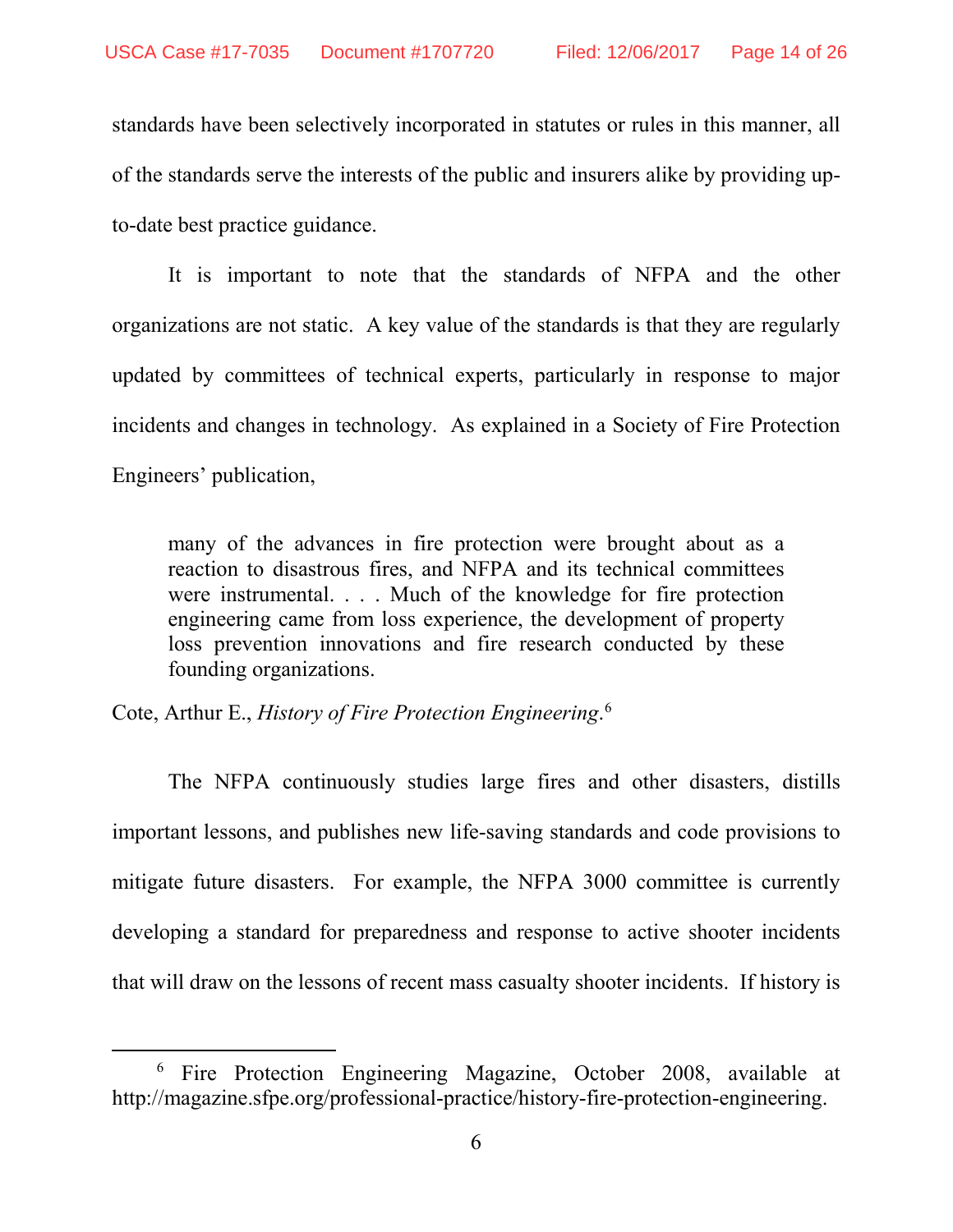a guide, NFPA 3000 will set a de facto standard, improving emergency response to active shooter incidents nationally.

But the NFPA's ability to learn from disasters and then use the lessons to advance public safety is more than a recent phenomenon. An early example involved a 1911 factory fire in New York that killed 145 young women due to inadequate exit routes and locked exit doors. The Triangle Shirtwaist fire caused the formation of the NFPA Life Safety committee, resulting in a new building exits standard that later became NFPA 101: Life Safety Code.<sup>[7](#page-14-1)</sup> NFPA led and government followed, incorporating major elements of NFPA 101 into state building and fire codes.

A more recent example proves the extent to which NFPA standards continue to represent the "gold standard" for fire prevention, fire protection and life safety. After the Station nightclub fire took 100 lives in Rhode Island in 2003, the U.S. Department of Commerce's National Institute of Standards and Technology ("NIST") Fire Research Division undertook a comprehensive, technical investigation of the fire. The investigation compared the conditions in the building to the fire protection requirements of NFPA 13 (Sprinklers); NFPA 101 (Life Safety); NFPA 255 (Burn Characteristics of Building Materials); NFPA 1126

<span id="page-14-1"></span><span id="page-14-0"></span> <sup>7</sup> J. Kenneth Richardson, *History of Fire Protection Engineering,* National Fire Protection Association and Society of Fire Protection Engineers, 2001, p. 258.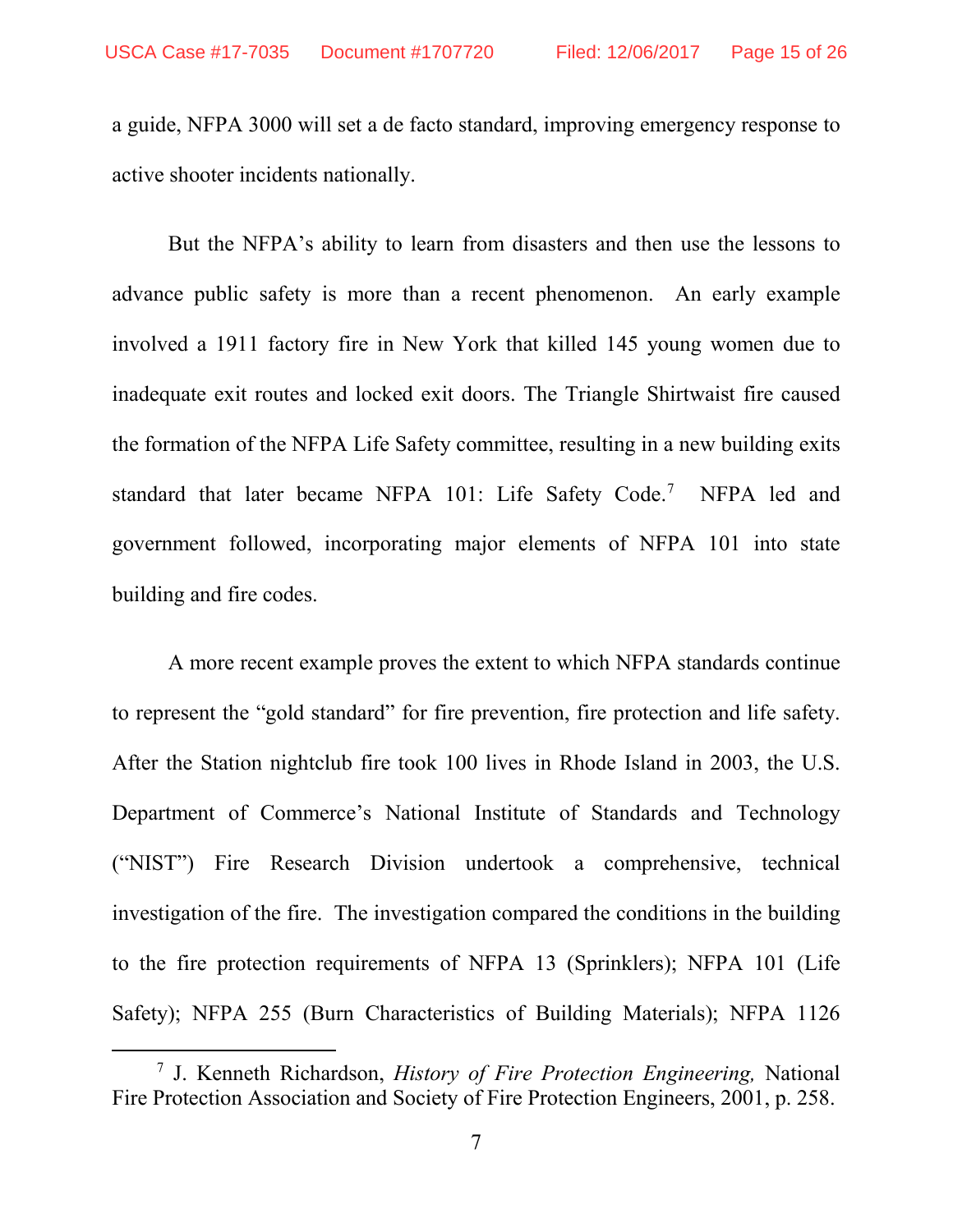(Pyrotechnics); NFPA 5000 (Building Safety), ASTM E84 (Burn Characteristics of Building Materials), and to sections of the International Building Code.

As illustrated by these excerpts from NIST's final report, investigators found that failures to follow the guidance of NFPA and ASTM were "highly relevant and [following the guidance of these standards] would almost certainly have reduced substantially the loss of life":

| <b>Issue</b>                                                                   | <b>References</b>     |   | Relev.<br>H M L |  |  |
|--------------------------------------------------------------------------------|-----------------------|---|-----------------|--|--|
| Polyurethane foam used as sound                                                | <b>ASTM E84 [9]</b>   | X |                 |  |  |
| insulation on platform and walls.                                              | <b>NFPA 255 [11]</b>  | X |                 |  |  |
| Foam thermal insulation unprotected in back<br>platform wall.                  | <b>NFPA 286 [10]</b>  |   | X               |  |  |
|                                                                                | IBC:2604[4]           |   | X               |  |  |
|                                                                                | 5000:10.4.3.1 [3]     |   | X               |  |  |
| Pyrotechnic devices were used as part of<br>the theatrics.                     | <b>NFPA 1126 [12]</b> | X |                 |  |  |
| Little guidance provided to AHJ*<br>regarding appropriate use of pyrotechnics. |                       |   |                 |  |  |

Table 8-1 Findings Concerning Materials Relevant to Model Codes and Standards

\* Authority Having Jurisdiction

#### Table 8-2 Findings Concerning Fire Protection Systems Relevant to Model Codes and **Standards**

|                                                |                     | Relev. |       |  |
|------------------------------------------------|---------------------|--------|-------|--|
| <i><u><b>Issue</b></u></i>                     | <b>References</b>   |        | H M L |  |
| Automatic sprinklers not required for existing | $101:13.3.5.1$ [7]  |        |       |  |
| structures.                                    | 5000:16.3.5.1.1 [3] |        |       |  |
|                                                | IBC:903.2.1.2 [4]   |        |       |  |
|                                                | $101.12.3.5.1$ [7]  |        |       |  |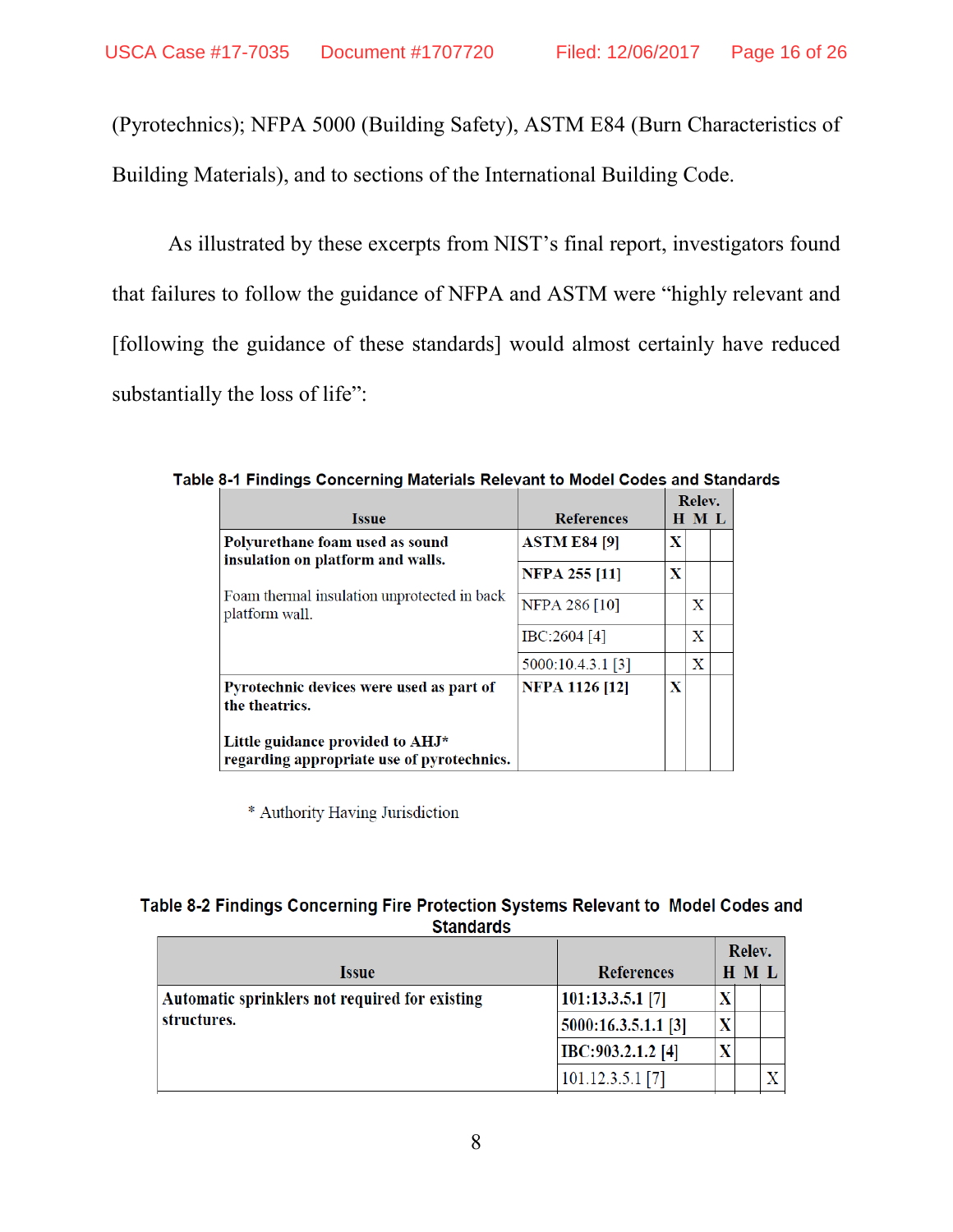| əlanuarus                                                                                                                                                                                               |                                                                                      |                                      |                 |
|---------------------------------------------------------------------------------------------------------------------------------------------------------------------------------------------------------|--------------------------------------------------------------------------------------|--------------------------------------|-----------------|
| <b>Issue</b>                                                                                                                                                                                            | <b>References</b>                                                                    |                                      | Relev.<br>H M L |
| Main entrance did not have capacity to handle 50% of the<br>occupants on the night of the fire, and 50% would have<br>been insufficient to safely evacuate all occupants in time (1-<br>$1/2$ minutes). | <b>IBC:1024.2</b> [4]<br>5000:16.2.3.3 [3]<br>101:12.2.3.3 [7]<br>101:13.2.3.3 [7]   | X                                    |                 |
| Festival seating overloaded the exit capacity.                                                                                                                                                          | 5000:16.2.5.4.1 [3]<br>101:12.2.5.4.1 [7]<br>101:13.2.5.4.1 [7]<br>5000:16.2.4.1 [3] | $\mathbf x$<br>$\mathbf X$<br>X<br>X |                 |

| Table 8-3 Findings Concerning Occupant Load and Egress Relevant to Model Codes and |                  |  |
|------------------------------------------------------------------------------------|------------------|--|
|                                                                                    | <b>Standards</b> |  |

National Institute of Standards and Technology, Report of the Technical Investigation of the Station Nightclub Fire. [8](#page-16-2)

There is probably no more powerful and poignant example of the value of the independent standards of NFPA and the other SDOs than NIST's finding that if the Station nightclub had been equipped with NFPA 13 compliant sprinklers, the nightclub fire would have been extinguished in under two minutes, likely saving all 100 lives. Because there were no sprinklers, the club instead reached excessive temperatures and lost breathable oxygen within [9](#page-16-3)0 seconds, causing 100 deaths.<sup>9</sup>

<span id="page-16-2"></span><span id="page-16-1"></span> <sup>8</sup> Grosshandler, William L, et al., Report of the Technical Investigation of the Station Nightclub Fire, National Institute of Standards and Technology, NIST NCST Act Report 2, Government Printing Office, June 2005, pp. 8-7 and 8-8, available at www.nist.gov/manuscript-publication-search.cfm?pub\_id=100988

<span id="page-16-3"></span><span id="page-16-0"></span><sup>9</sup> *Id*., pp. 5-19, 5-52, 5-61, 8-3; Bryner, Nelson, *Reconstructing the Station Nightclub Fire – Computer Modeling of the Fire Growth and Spread,* National Institute of Standards and Technology, 2007, pp. 1-2, available at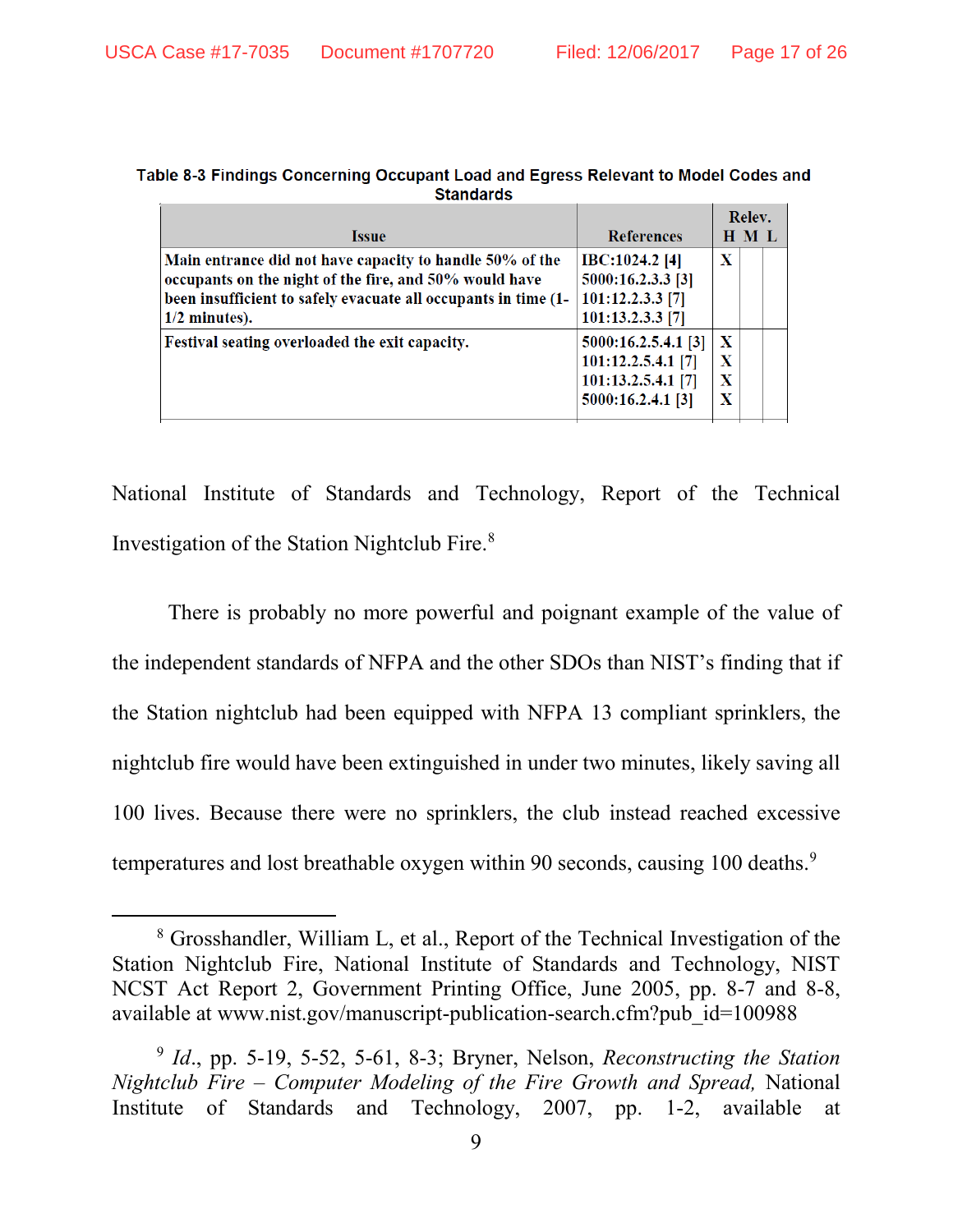The Station Nightclub Fire led to several almost immediate changes to NFPA 101 and NFPA 5000. These included guidance requiring automatic fire sprinklers in new nightclubs and for existing clubs that accommodate more than 100 persons, a requirement that building owners maintain records documenting that building exits are free of obstructions, a requirement for one trained crowd manager per 250 persons, and a ban on standing assemblies of crowds over 250 unless a fire department life-safety evaluation has been performed.<sup>[10](#page-17-1)</sup>

As the NIST's Station Nightclub investigation's reliance on NFPA and ASTM demonstrates, it is not just insurance companies, architects, sprinkler designers and installers, builders, electricians, fire departments, and building owners that benefit from the research and guidance of the NFPA and the other organizations. The public benefits in a very real way because the NFPA and the other organizations lead the way in advancing fire, materials, and building safety. NFPA and the other SDOs lead; government and the public benefit.

The American system of generating fire and safety standards is a private one. This system has the flexibility to incorporate new knowledge and

 $\overline{a}$ 

www.nist.gov/publications/reconstructing-station-nightclub-fire-materials-testingand-small-scale-experiments.

<span id="page-17-1"></span><span id="page-17-0"></span>The text of the amendments is available through a link at https://www.nfpadevweb.gvpi.net/Public-Education/By-topic/Property-type-andvehicles/Nightclubs-assembly-occupancies/the-station-nightclub-fire.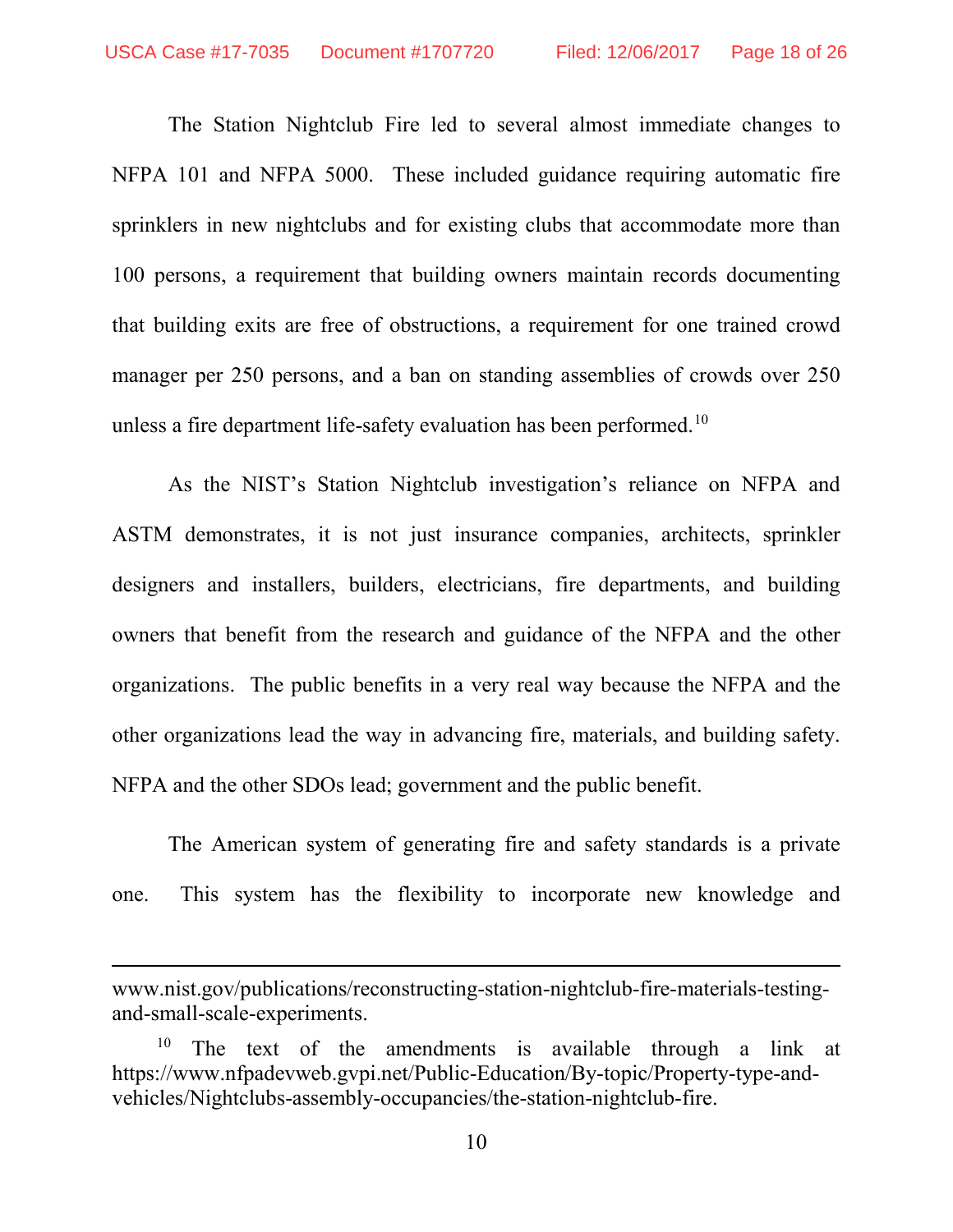developments quickly and effectively, and to create standards embodying new guidance available almost immediately. The system depends on funding the development of these timely, high quality, and independent standards through the licensing or sale of copyrighted works.<sup>[11](#page-18-1)</sup> The system costs the public almost nothing. The system works. There is no ready or feasible substitute for it.

The federal government acknowledges its near-complete reliance on private consensus standards.[12](#page-18-2) The codification of fire and other safety codes often falls to state legislatures whose *only* source of independent research and guidance (in the absence of government-generated standards) may be found in the standards promulgated by NFPA and the other Plaintiffs-Appellees.

The work of NFPA and the other organizations saves lives and property. Consider the reduction in lives lost in fires over the last century:



<span id="page-18-0"></span> <sup>11</sup> Docket Nos. 118-11, ¶38; 118-8, ¶46.

<span id="page-18-2"></span><span id="page-18-1"></span><sup>&</sup>lt;sup>12</sup> National Technology and Transfer Act of 1995, P.L. 104-113, § 12(d), 110 Stat. 783 (1996)("Federal agencies and departments shall use technical standards that are developed or adopted by voluntary consensus standards bodies . . .").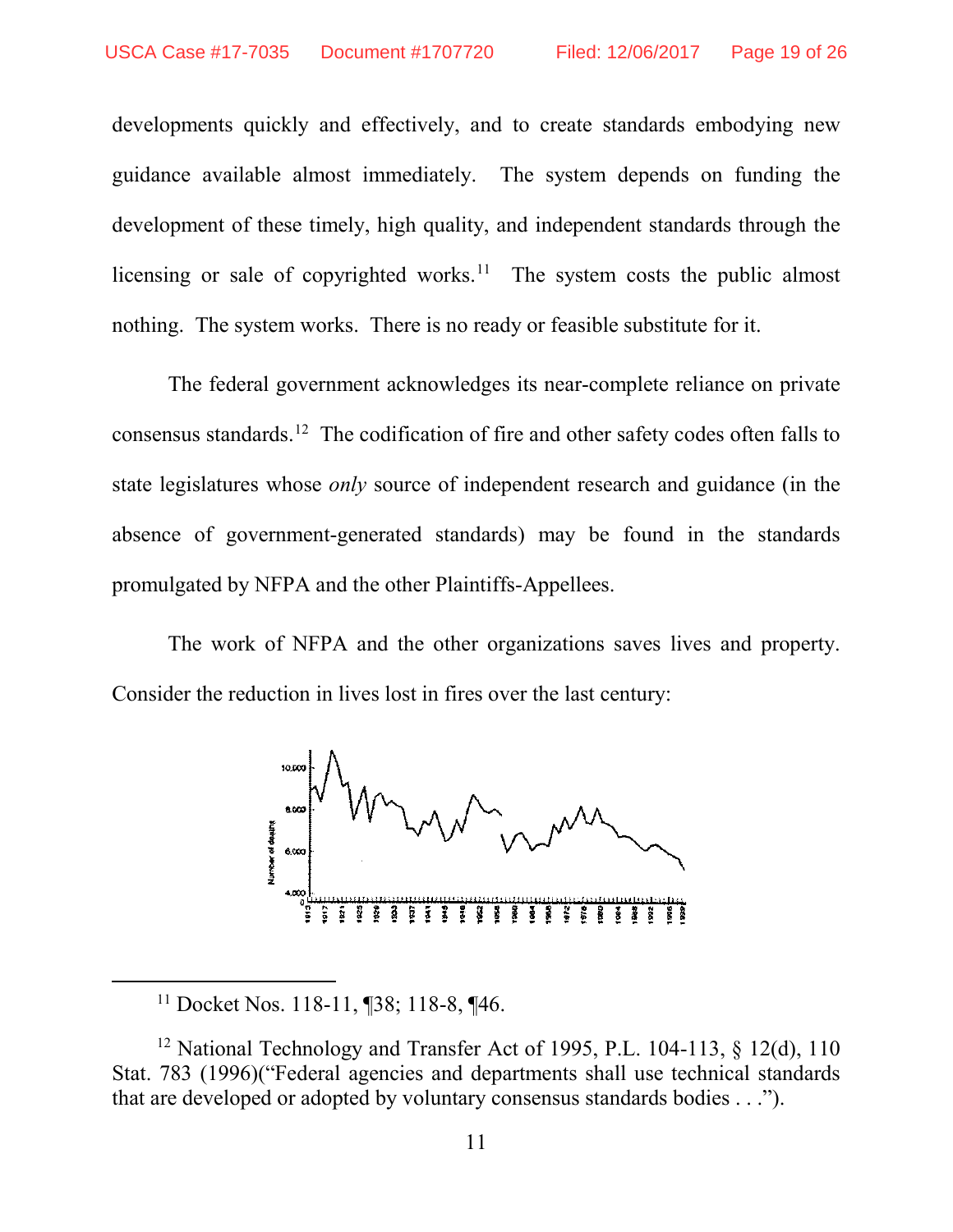#### U.S. Fire and Burn Deaths, 19[13](#page-19-3)-99<sup>13</sup>

In 1918, there were 9.1 fire deaths per 100,000 people in the United States. By 1998, the fatality rate had been reduced by 87% to 1.1 fire deaths per 100,000 people.[14](#page-19-4)

The major fire protection advance in the earlier twentieth century was the improvement and increasing adoption of automatic fire sprinklers through NFPA 13. The major fire protection advance since 1980 has been the improvement and increasing adoption of smoke and fire alarms in commercial and residential space through NFPA 72.<sup>15</sup> Notably, both were driven by NFPA standards.

The learning, research, updated standards of independent SDOs like NFPA, ASTM and ASHRAE propel improvements in fire safety, materials safety, and life safety. Advancements are brought forward through voluntary consensus standards developed by leading technical experts and then selectively adopted by

<span id="page-19-3"></span><span id="page-19-0"></span><sup>&</sup>lt;sup>13</sup> National Center for Health Statistics, National Safety Council as reprinted in Cote, Arthur E., *Organizing For Fire and Rescue Services,* National Fire Protection Association, 2003, p. 6.

<span id="page-19-4"></span><span id="page-19-2"></span><sup>14</sup> National Safety Council, *Injury Facts, National Safety Council Publications,* 2000, pp. 38-41; Cote, Arthur E., *Organizing For Fire and Rescue Services,* National Fire Protection Association, 2003, p. 6.

<span id="page-19-5"></span><span id="page-19-1"></span><sup>&</sup>lt;sup>15</sup> In the residential context, NFPA's published estimates are that working smoke alarms reduce the occupant's risk of dying in the fire by about 50 percent while automatic fire sprinklers reduce the risk of dying by about 80 percent. www.nfpa.org/Public-Education/By-topic/Fire-and-life-safety-equipment/Homefire-sprinklers.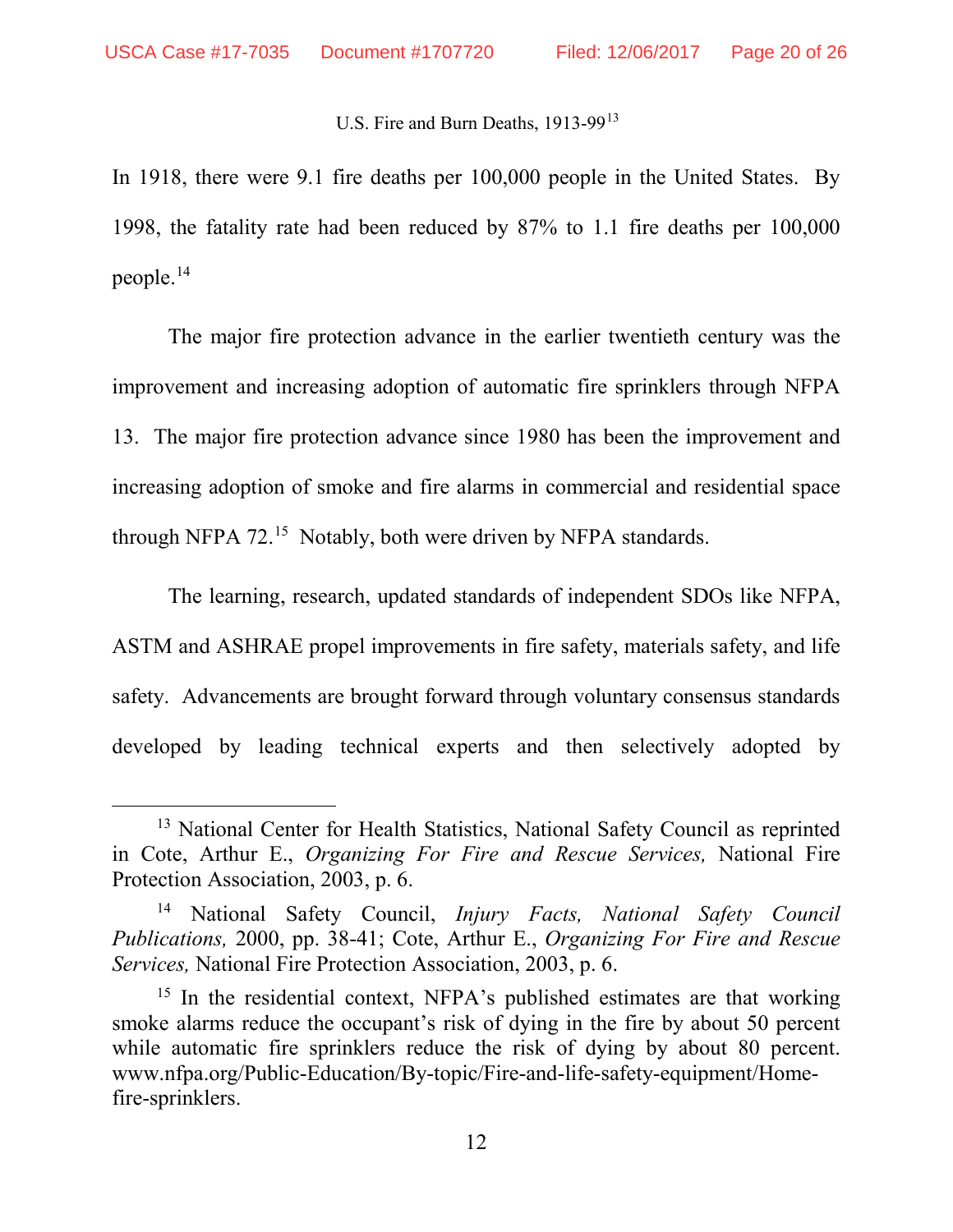government and/or the marketplace. See e.g. NFPA 13 (Sprinklers); NFPA 72 (Fire and Smoke Alarms); NFPA 101 (Life Safety); NFPA 1500 (Firefighter Safety), NFPA 5000 (Building Safety). These advancements save lives and property.

<span id="page-20-3"></span><span id="page-20-2"></span><span id="page-20-1"></span><span id="page-20-0"></span>The "copyright system is intended both to encourage innovation" and "to protect innovative content." *Fox Television Stations, Inc. v. Filmon X LLC,* 966 F.Supp.2d 30, 39 (D.D.C. 2013); *Christian Louboutin S.A. v. Yves Saint Laurent America Holding*, 696 F.3d 206, 216 (2d Cir. 2012) (copyright law "seek[s] to encourage innovation"). It is hard to imagine innovation more worthy of copyright protection than the original life-saving works of NFPA and other SDOs, or circumstances more prone to irreparable harm in the absence of vigorous copyright enforcement than the circumstances here. *See Campbell v. Acuff-Rose Music, Inc.*, 510 U.S. 569, 586 (1994) (original creative expression "falls within the core of copyright's protective purposes"). This is a case in which truly "the public interest can only be served by upholding copyright protections and correspondingly, preventing the misappropriation of skills, creative energies, and resources which are invested in the protected work." *Apple Computer, Inc. v. Franklin Computer Corp.,* 714 F.2d 1240, 1255 (3d Cir. 1983).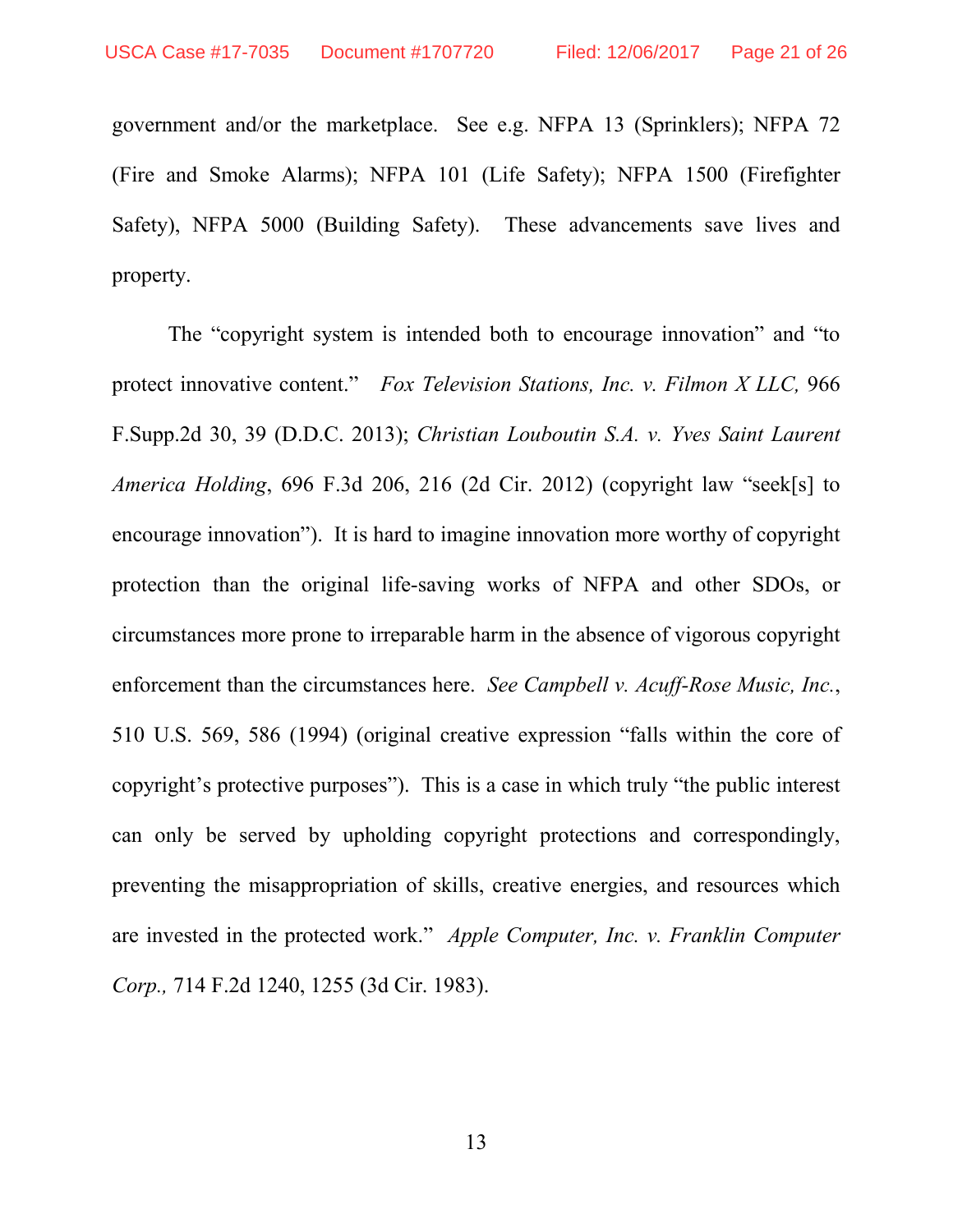## <span id="page-21-0"></span>**2. The copyright protection of the works of NFPA, ASTM and ASHRAE serves the important societal goal of funding the fire prevention and safety engineering work of these organizations.**

The standards developed by NFPA and similar SDOs are in the first instance drafted or amended by a committee of technical experts (including insurance industry professionals, academics, and experts from other industries) who work as volunteers. SDO approval and amendment processes are evaluated and accredited by the American National Standards Institute for their consensus decision-making, openness, balancing of interests, and fairness. Because of the prestige of serving on an SDO committee, committee expertise is very high, explaining why the standards of organizations like NFPA are often referred to as the "gold standard." *E.g. Brosville Community Fire Dept. v. Navistar, Inc.* 2014 U.S. Dist. Lexis 173422 at \*21, n. 9 (W.D. Va. 2014); *Sarro v. Philip Morris USA*, 857 F.Supp.2d 182, 186, n. 3 (D. Mass. 2012).

<span id="page-21-2"></span><span id="page-21-1"></span>While the written work product of SDOs is generally referred to as a standard or code, $16$  these terms encompass a variety of technical best practices, guidelines, suggested rules, design and installation procedures, test methods, and specifications. As with the NFPA's original fire sprinkler standard or code, the

<span id="page-21-4"></span><span id="page-21-3"></span><sup>&</sup>lt;sup>16</sup> Both standards and codes should be entitled to copyright protection as "privately organized and authored collections of hyper-technical data for use in a specialized segment of today's complex society that benefits from uniformity in those data." *Veeck* dissent of Judge Wiener, 293 F.3d at 814, n.20.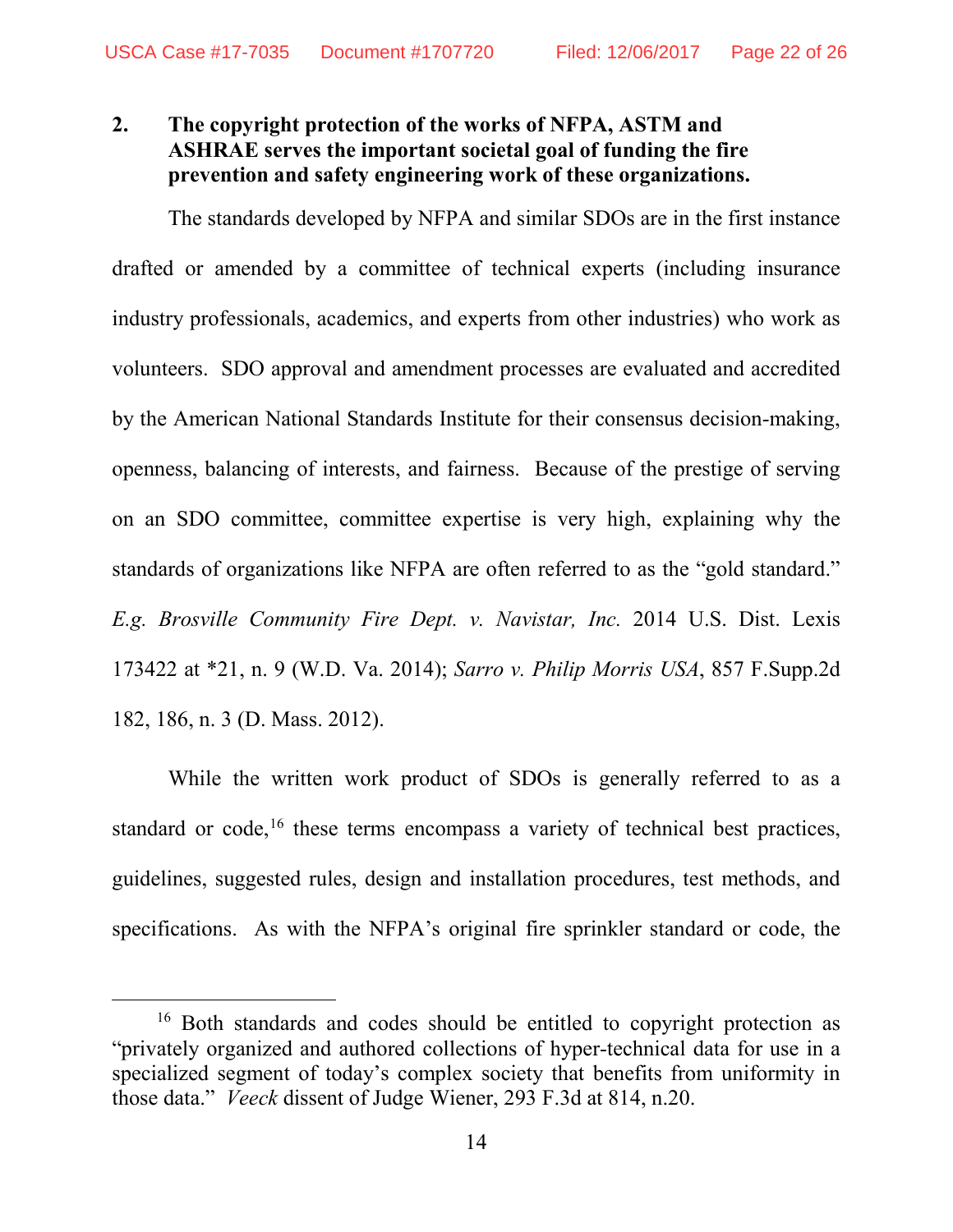goal is standardization around best practices, not necessarily legislation. The SDOs work to integrate standards and codes in related areas, maximizing safety, reliability and interoperability.

SDOs pay for the substantial administrative research and engineering support costs of developing standards, in whole or significant part, with revenue generated from the sale or licensing of their copyrighted standards. This funding mode keeps SDOs independent, objective and in business, and avoids potential compromises (real and perceived) arising from seeking funding from industries interested in modifying standards to suit their own special interest. *Veeck v. Southern Building Code Congress International*, 293 F.3d 791, 817 (5th Cir. 2002)(Judge Wiener's dissenting opinion).

By guaranteeing independence, the funding-by-sale-of-publication model also allows SDOs the freedom to focus on best practices and fire safety without political or partisan distraction – a freedom that has resulted in:

- <span id="page-22-0"></span>o High quality, objective standards that save lives and money;
- o Fast and efficient updating of standards to meet emerging fire and life safety issues;
- o Access to state-of-the-art research and guidance for stakeholders and the public at reasonable or no cost;
- o Standardization of practices and products internationally around standards produced by U.S.-based SDOs, fueling foreign demand for U.S. products.

AIA members and others with a business or professional interest in mitigating fire-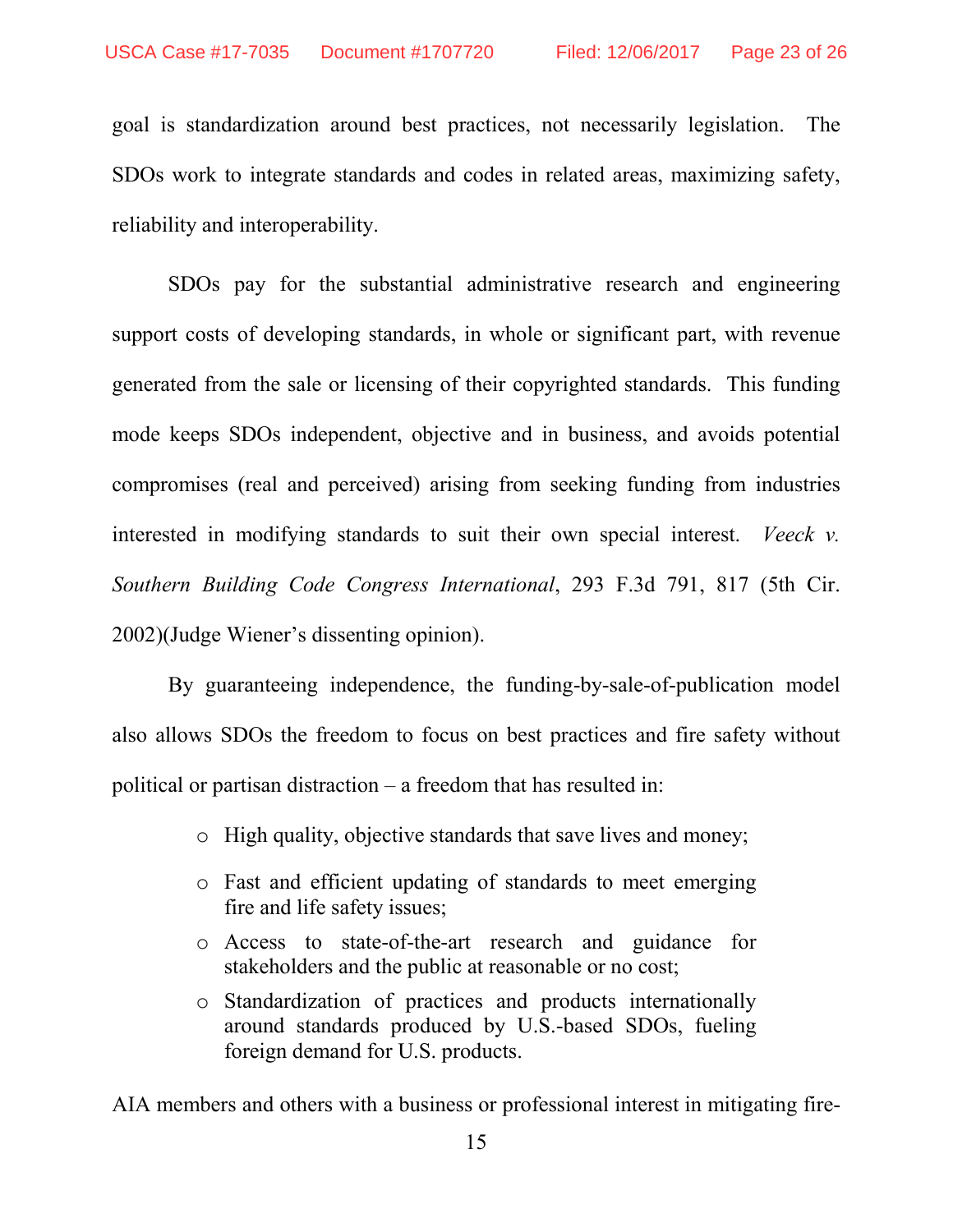related losses of life and property directly benefit from the copyright protection that makes possible the high quality standards produced by SDOs. The importance of copyright protection for SDO works, however, is far broader. Copyright protection funds the fire and life safety standards upon which the American public relies, and protects the nation's access to published research and guidance that saves lives.

But copyright protection is only as strong as its enforcement. Here, enforcement not only serves the goals of our copyright system -- to encourage innovation and protect innovative content. *E.g., Fox Television Stations, supra* at 39. The district court's copyright enforcement also preserves the system of fire and life safety standards upon which the public relies and encourages continuous innovation and improvements in the standards. Only continuing copyright enforcement will serve the public interest by "preventing the misappropriation of the skills, creative energies, and resources which are invested in the" standards. *Apple Computer,* 714 F.2d at 1255*.*

#### <span id="page-23-2"></span>**CONCLUSION**

<span id="page-23-1"></span><span id="page-23-0"></span>The research and guidance of SDOs and the resulting standards contribute directly to the fire and life safety of the public, while also benefitting numerous stakeholders including the members of AIA. The Court should uphold copyright protection for the life-saving and property-preserving work of SDOs.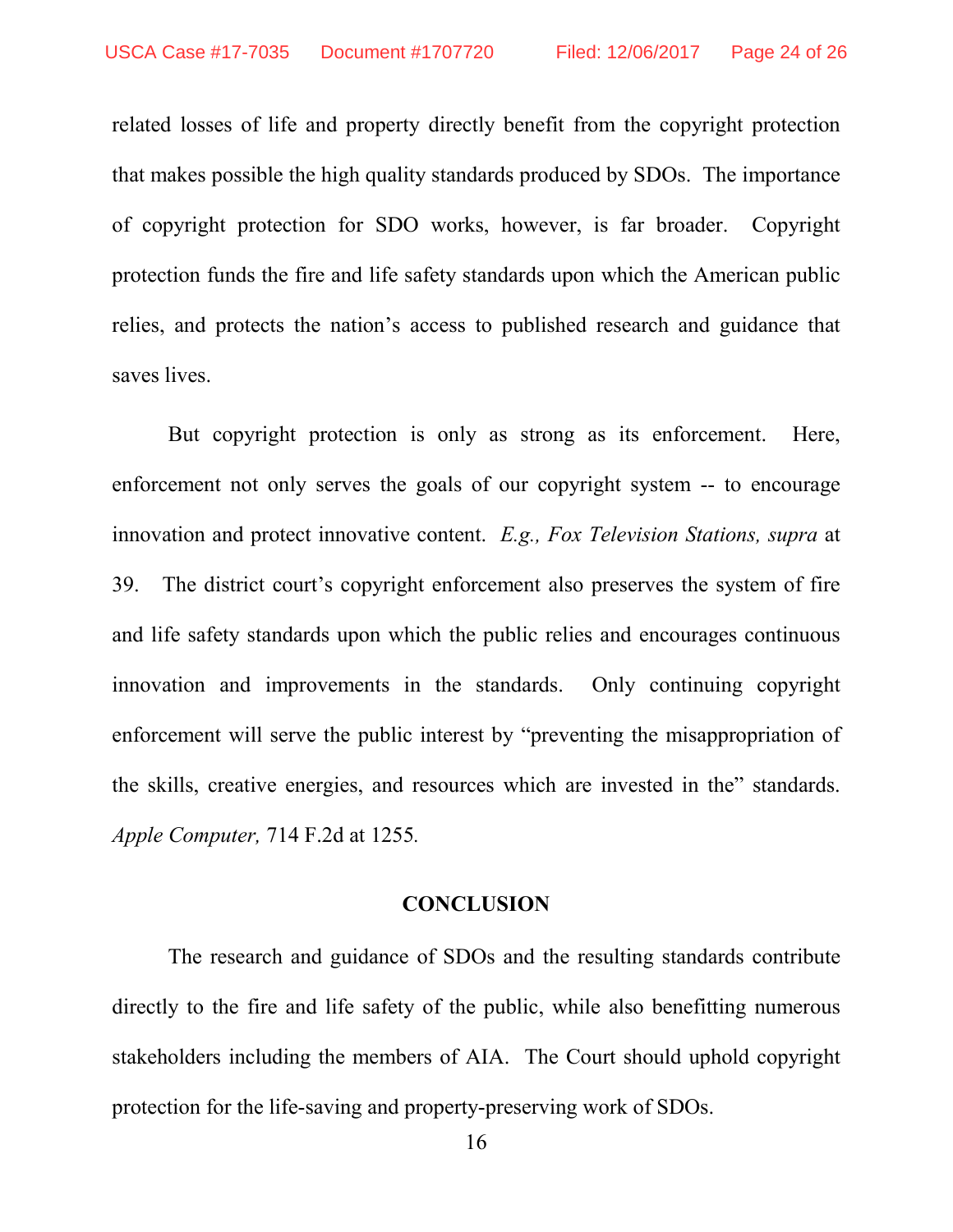Dated: December 6, 2017 Respectfully submitted,

By: /s/ V. Robert Denham, Jr. V. Robert Denham, Jr. James S. Harrington Jonathan D. Mutch ROBINS KAPLAN LLP 800 Boylston Street, Suite 2500 Boston, MA 02199 (617) 267-2300 RDenham@RobinsKaplan.com JHarrington@RobinsKaplan.com JMutch@RobinsKaplan.com

*Attorneys for Amicus Curiae American Insurance Association*

#### **CERTIFICATE OF COMPLIANCE**

<span id="page-24-0"></span>This document complies with the type-face and volume limitations of the Federal Rules of Appellate Procedure and the Circuit Rules. The document contains 3,202 words, excluding from counting the parts of the documents exempted by Federal Rule of Appellate Procedure 32(f). The type face is at least 14-point in Times New Roman font.

/s/ V. Robert Denham, Jr.